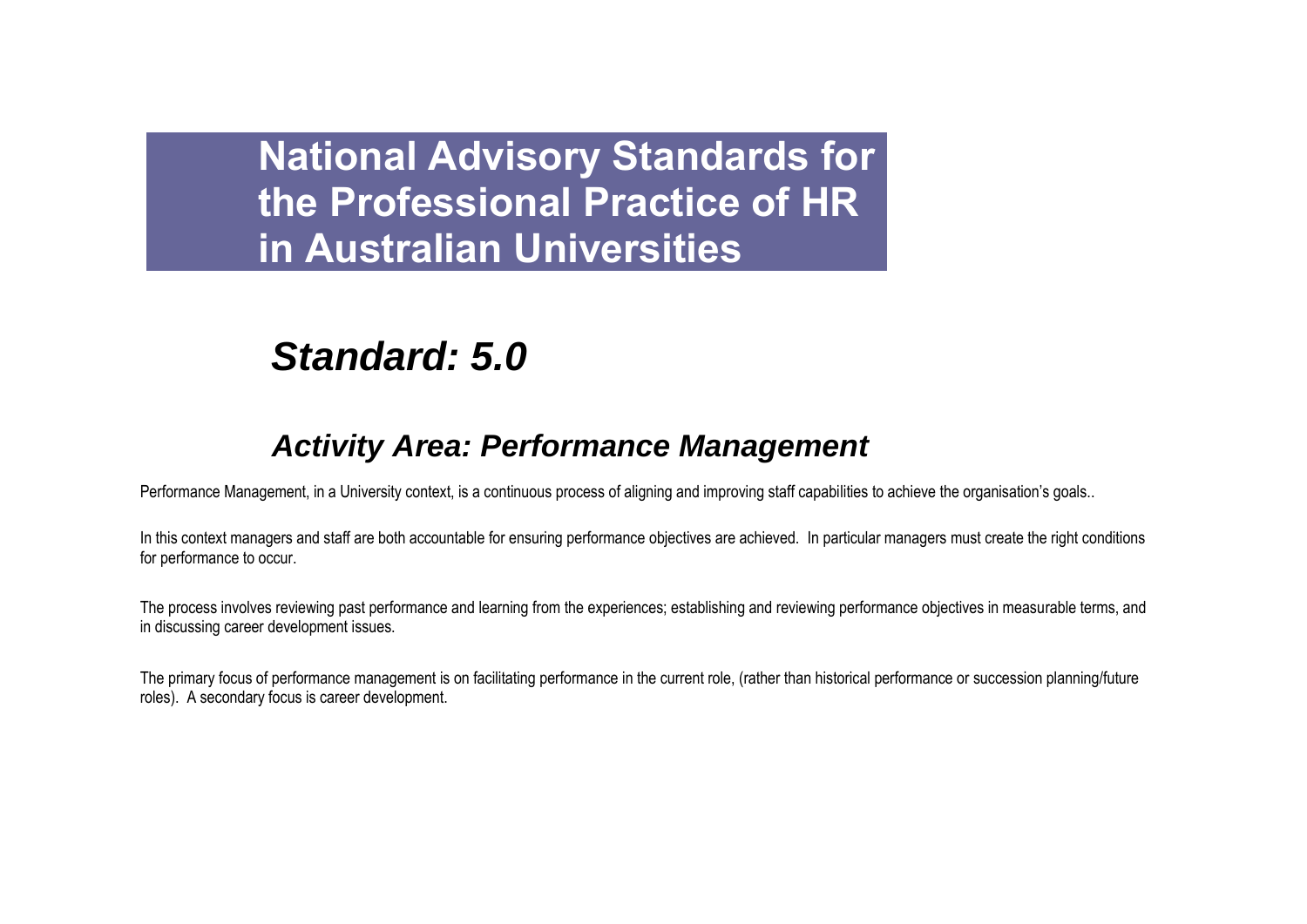

Performance Management is focussed on providing immediate, ongoing recognition, feedback and support for staff to achieve outcomes consistent with the University's goals.

Performance Management is linked to a number of other human resource activities\*:

- **Business Planning & Review**
- **Management support for staff**
- **Budgets**
- Remuneration, Benefits and Rewards
- **EXECUTE:** Learning & Development
- On the job learning and targeted development for the current role
- **•** Organisational or generic competencies
- Occupational H & S
- **Equity**
- Managing underperformance
- **Succession Planning**
- **Promotion**
- \* These activities are not specifically covered by this standard

The work plan/performance objectives are written documents jointly prepared by the employee and their supervisor.

Performance reviews are systematic; based on **current job descriptions** and work plans – this is critical because often position descriptions are significantly out of date. The Performance Management review process provides an opportunity to discuss the PD and bring it up to date.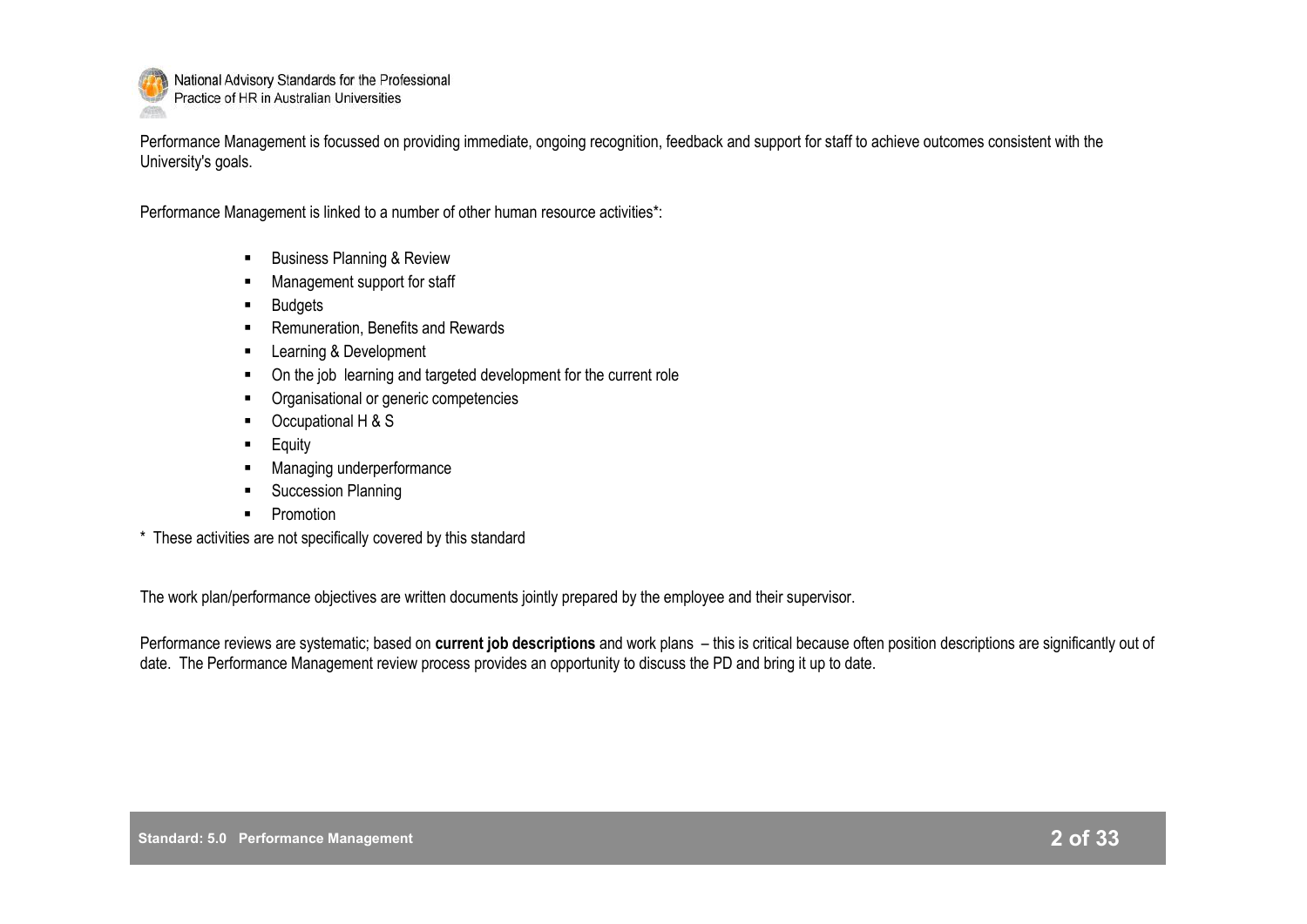

The principles of the process (as opposed to the content) include:

- An annual\* formal discussion with documented actions and outcomes. The actions and outcomes should be measurable and be able to be reported on and assessed at the next review.
- **IDED** Ideally, better management practice includes regular informal meetings between employee and supervisor to discuss and monitor work progress and performance. Any performance issues can therefore be identified and managed in a timely and constrructive manner.
- **An employee should at all times be able to relate their activities to the strategic/business plan of the business unit.**
- **There needs to be a review process to resolve conflict between the employee and their supervisor on job performance.**
- \* These can be conducted at shorter intervals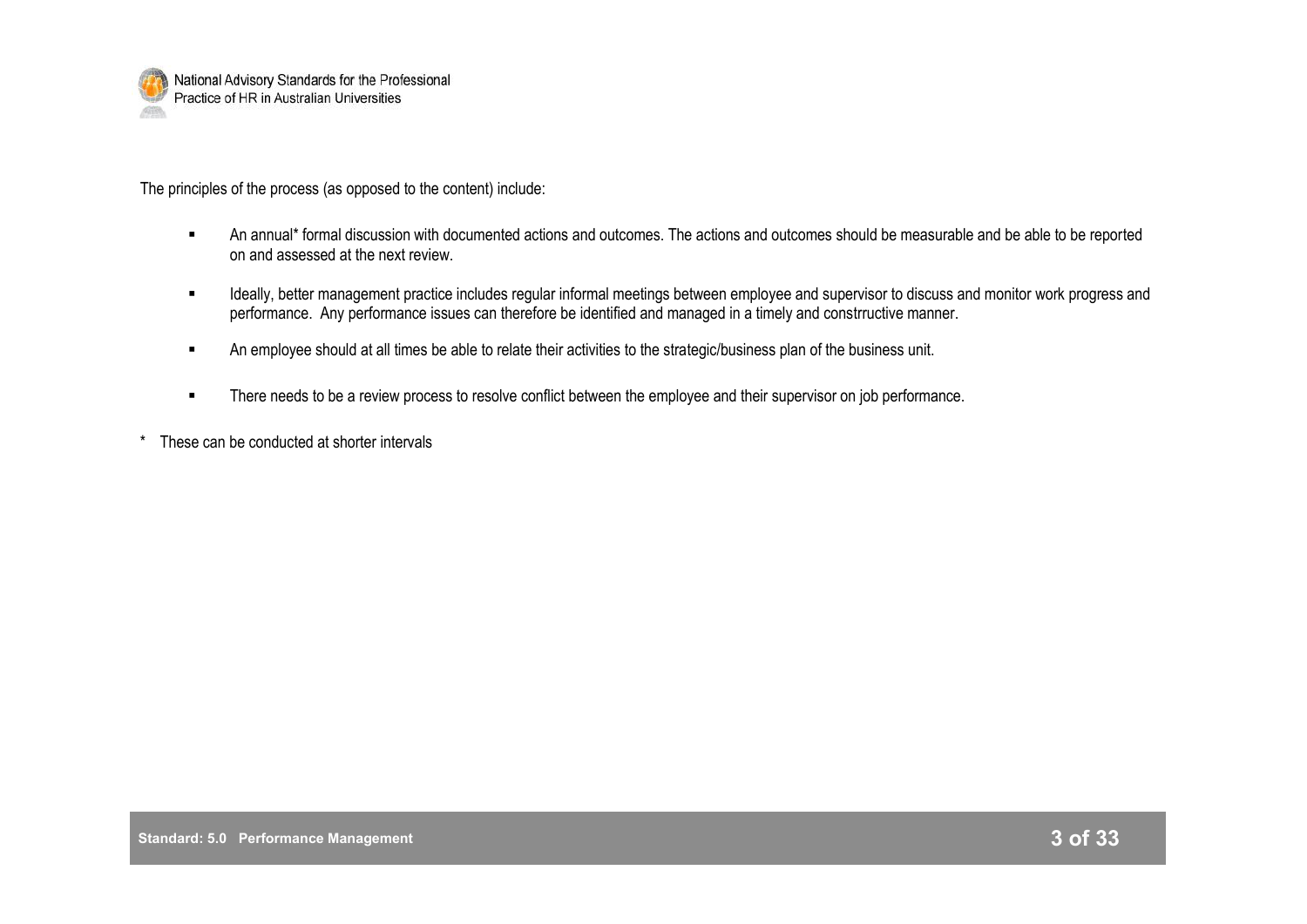## **Table of Contents**

| 1              |  |
|----------------|--|
| $\overline{2}$ |  |
| 3              |  |
| 4              |  |
| 5              |  |
| 6              |  |
| 7              |  |
| 8              |  |
| 9              |  |
| 10             |  |
| 11             |  |
| 12             |  |
| 13             |  |
| 14             |  |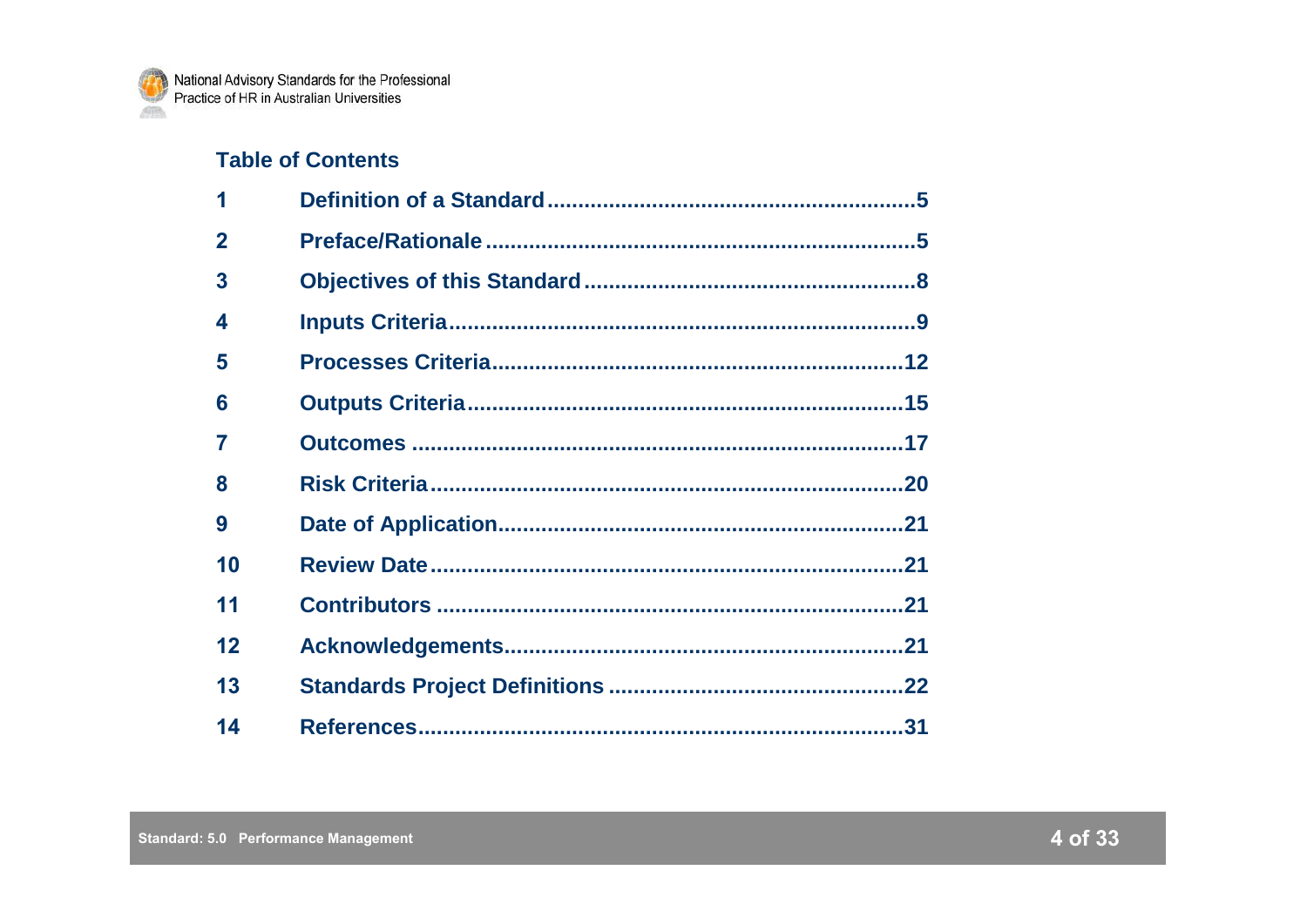

## **1 Definition of a Standard**

- 1.1 A standard is an agreed specification or other criterion used as a rule, guideline, or definition of a level of performance or achievement (AUQA, n.d).
- 1.2 A Standard, according to Standards Australia (2008) *provides, for common and repeated use, rules, guidelines or characteristics for activities or their results, aimed at the achievement of the optimum degree of order in a given context.*

#### **2 Preface/Rationale**

- 2.1 This Standard has been developed within a Workplace Productivity Programme (WPP) funded project with the premise that the project would support the professional practice of human resources in Australian Universities, and directly impact on the sector"s capability to describe and assess better HR practice.
- 2.2 The purpose of this standard is as a national advisory standard for Australian universities. The Standard addresses quality practice in Performance Management. The Standard, and any self-assessment or audit process, facilitates an integrated approach to the achievement of a University's strategic and staff retention goals. They identify opportunities for improvement and to implement strategies for their achievement.
- 2.3 A standard is an agreed, repeatable way of undertaking an activity. It is a published document that contains a specification or other criteria designed to be used consistently as a rule, guideline, or definition. Standards help to increase the reliability and the effectiveness of HR activities, and assist in their evaluation or measurement. This HR Standard is designed for voluntary use and does not impose regulation (British Standards Institution, n.d.<sup>)</sup>. The application of the Standard is at the prerogative of each University.
- 2.4 This HR Standard will establish the basis for "what we could expect to see in a University HR activity" for the purposes of quality assessment, performance examination, a demonstration of better human resource practice and for demonstrating to stakeholders that value for money is being achieved. It can also be used for comparative benchmarking purposes.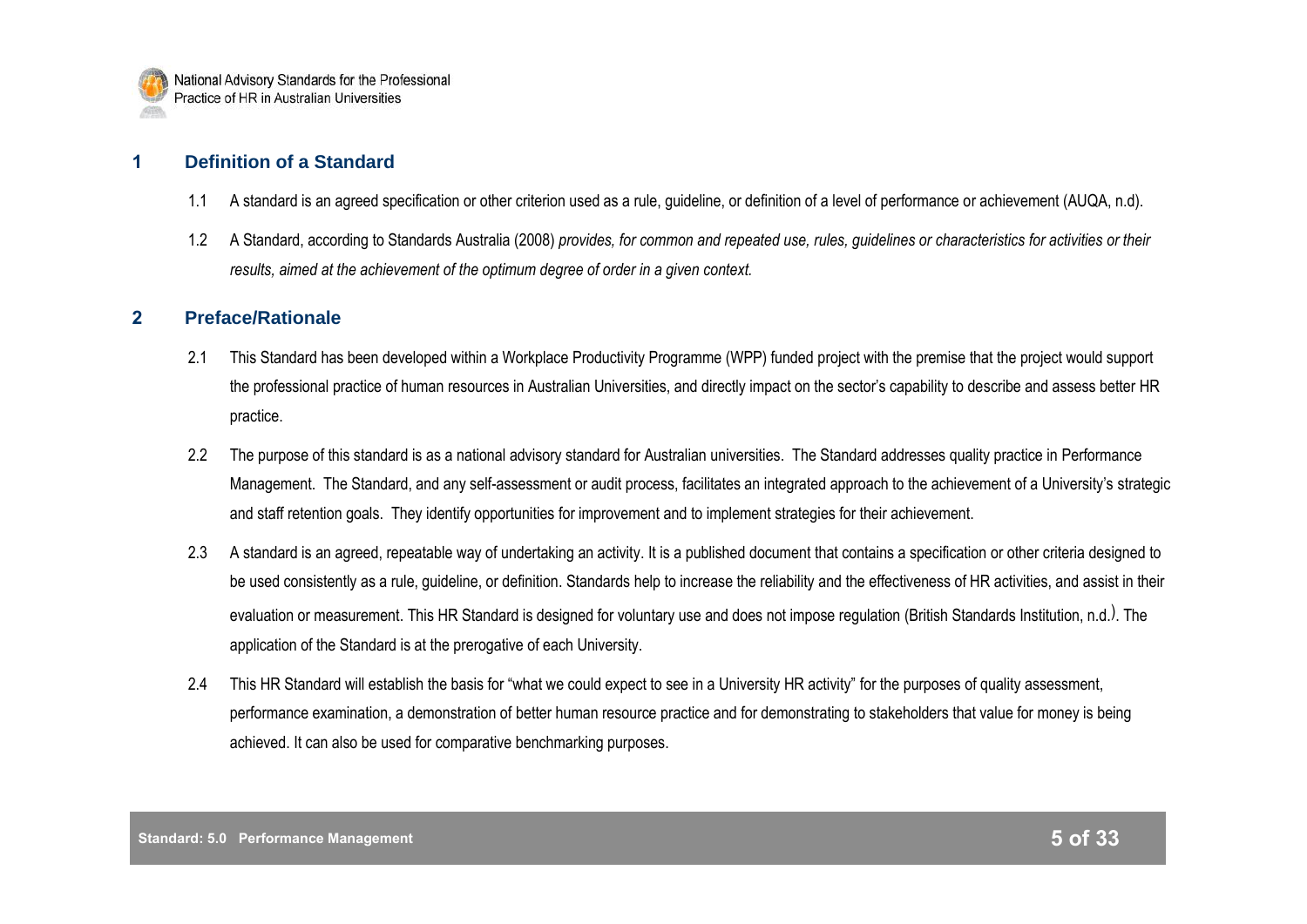

#### 2.5 This Standard:

- 2.5.1 has been developed using subject matter experts
- 2.5.2 is practical, not rhetorical
- 2.5.3 has its foundation within the current literature
- 2.5.4 draws on the UK experience in similar areas (HEFCE, 2005)
- 2.5.5 incorporates internal consistency
- 2.5.6 is outcome focused
- 2.5.7 should be comprehensible to users who have not participated in its preparation.
- 2.6 The Standard should be used as a tool to improve the management and activity of performance management in a University environment, and is designed to be outcome focused. It is not intended to be used as a mandated checklist but rather it can be adapted to different HR environments. It allows each university to modify the final national standard, where necessary, to cater for organisational diversity and to reflect their operating environment.
- 2.7 The Standard describes *evidence requirements* which indicate the type of objective evidence that an auditor/examiner could expect to find to demonstrate that a criterion is being addressed. The extent of evidence provided should be commensurate with the issue being managed and the strategy being used. (Natural Resources Commission, 2005)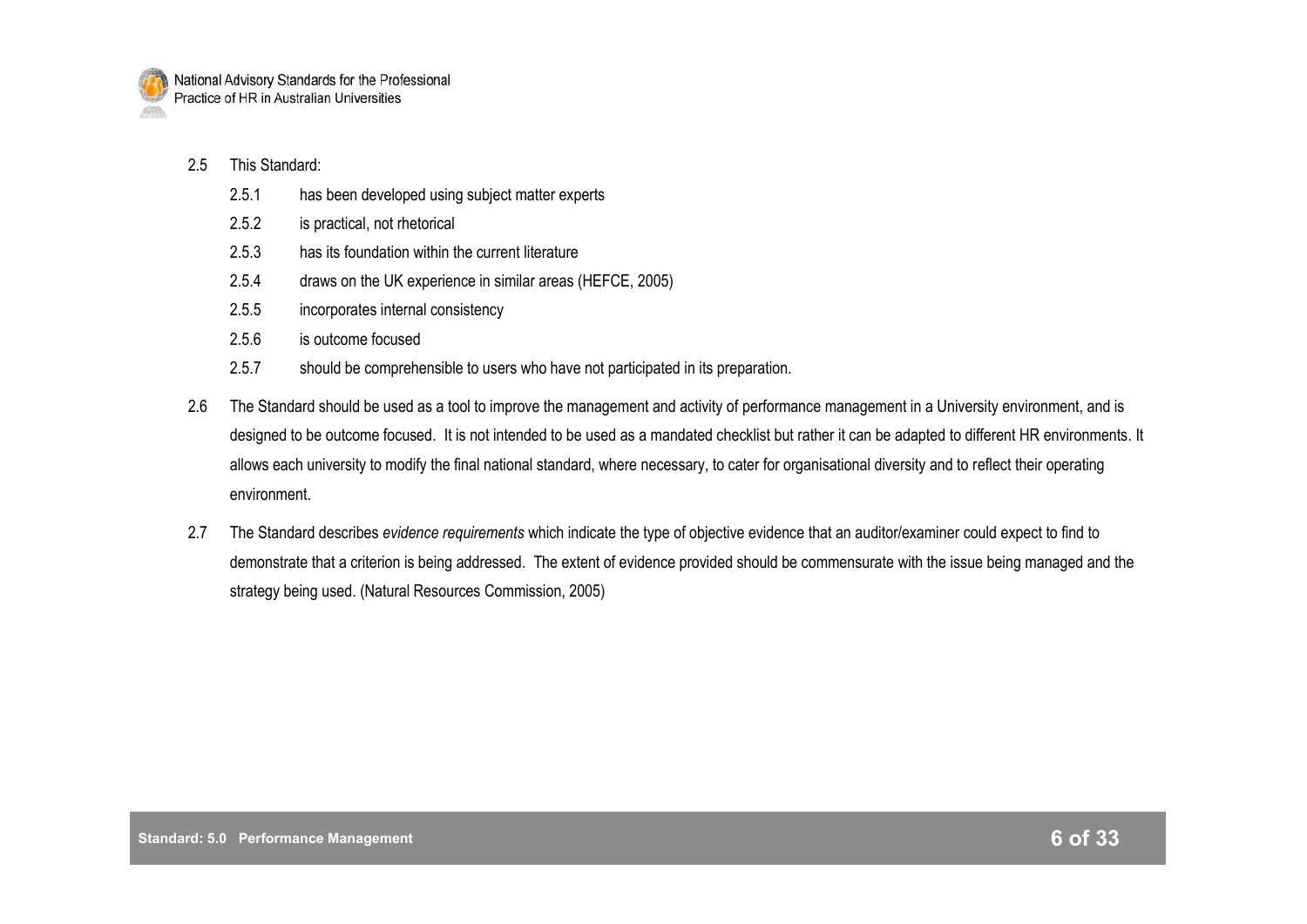

- 2.8 The Standard is applicable to any Australian University that wishes to:
	- 2.8.1 Develop and implement Performance Management strategies in an efficient, effective and economic manner
	- 2.8.2 Address consistency and comparability with other Universities
	- 2.8.3 Assure itself that it is using quality processes
	- 2.8.4 Demonstrate such conformance to others, or
	- 2.8.5 Make a self-assessment of conformance with the Standard.
- 2.9 The structure of a Standard relies on the following framework (Victorian Auditor-General, 2008; Auditor-General of Queensland, 2007; and HEFCE, 2005):
	- 2.9.1 **Inputs**: the human, physical and financial resources used and the time required to produce the outputs. Inputs are what the process or activity uses.
	- 2.9.2 **Processes**: the activities that generate the products and services that constitute the outputs; the actions or processes applied to convert resources into a product or service.
	- 2.9.3 **Outputs**: the deliverables goods and services produced to achieve the outcomes being sought.
	- 2.9.4 **Outcomes**: the results or consequences of the actions or outputs. Outcomes may be short, intermediate or long term.
	- 2.9.5 **Risks**: "*…the possibility of something happening that impacts on organisational objectives"* (AS/NZS 4360:2004)

For each proposed standard, an "Internal Consistency" check has been undertaken to identify that:

- a. each Outcome is supported by an Output
- b. each Output has a supporting Process or Input (or both)
- c. Inputs and Processes are linked to Outputs.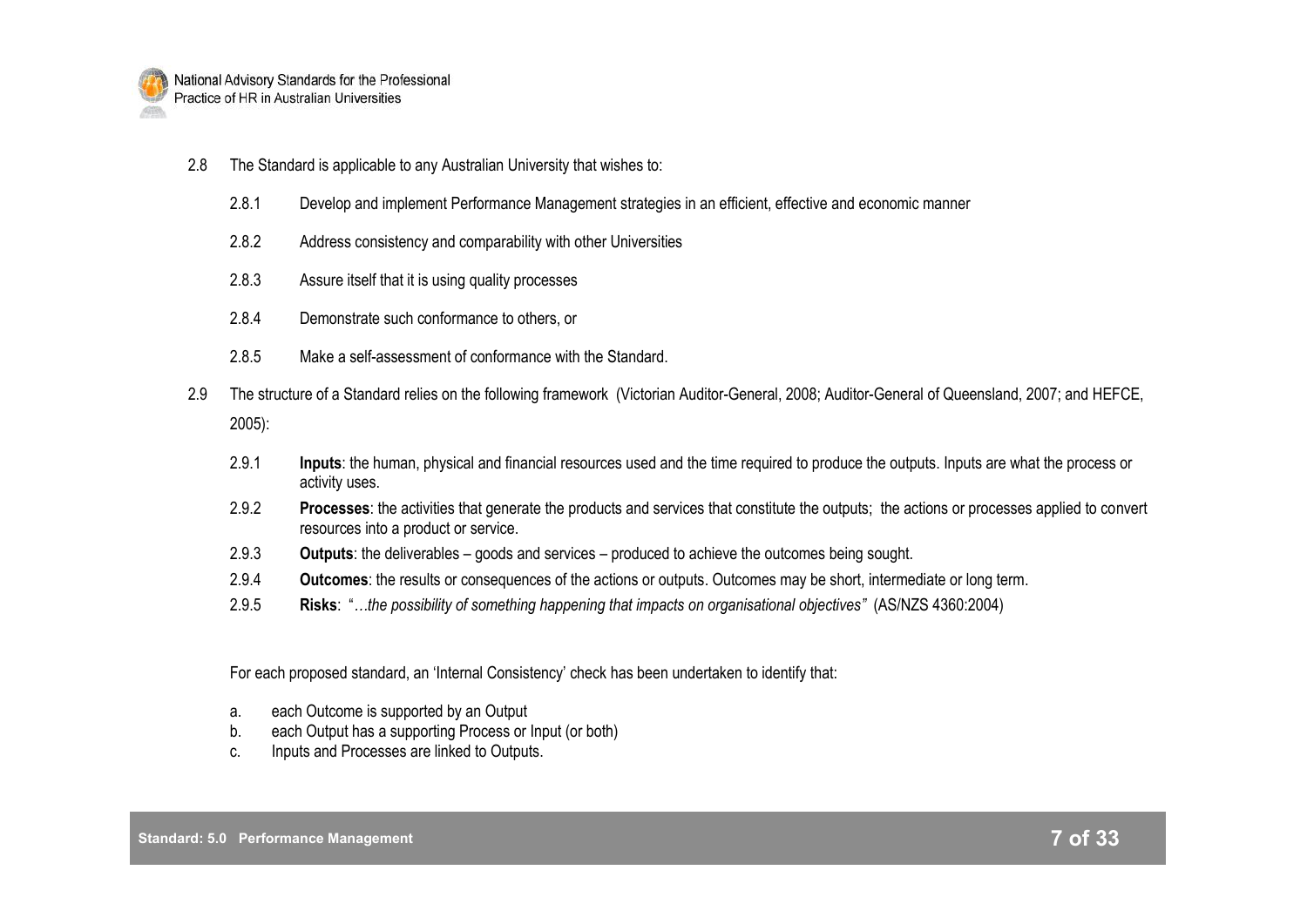

#### **3 Objectives of this Standard**

#### **Strategic Objectives**:

- (i) To facilitate a clear link of individual performance and development planning to the goals and priorities of the work unit/department and the University more broadly (HEFCE, 2005; and adapted from Monash, 2006).
- (ii) To ensure that Performance Management systems are designed to clarify objectives, assist in the management of individual employee performance, and plan relevant learning and development programs.
- (iii) To ensure there is an equitable and transparent framework for regular, timely and constructive discussions between supervisors and employees.
- (iv) To ensure Performance Management provides a positive framework within which staff can systematically reflect upon their professional and career development.

#### **Operational Objectives**:

- (v) To ensure that Performance Management processes complement other management practices e.g. remuneration, job evaluation, learning and development, etc.
- (vi) To ensure that managers and staff are clear about what is expected from them (HEFCE, 2005) and the support they are each going to give/receive to achieve their goals.
- (vii) To ensure that managers and supervisers manage superior performance appropriately and effectively (adapted from HEFCE, 2005).
- (viii) To ensure managers effectively identify and address areas requiring performance improvement (adapted from HEFCE, 2005).
- (ix) To ensure Performance Management systems encompass both regular informal processes which are embedded in day to day management and regular and less frequent structured, formal appraisal.
- (x) To provide the opportunity for career development discussions.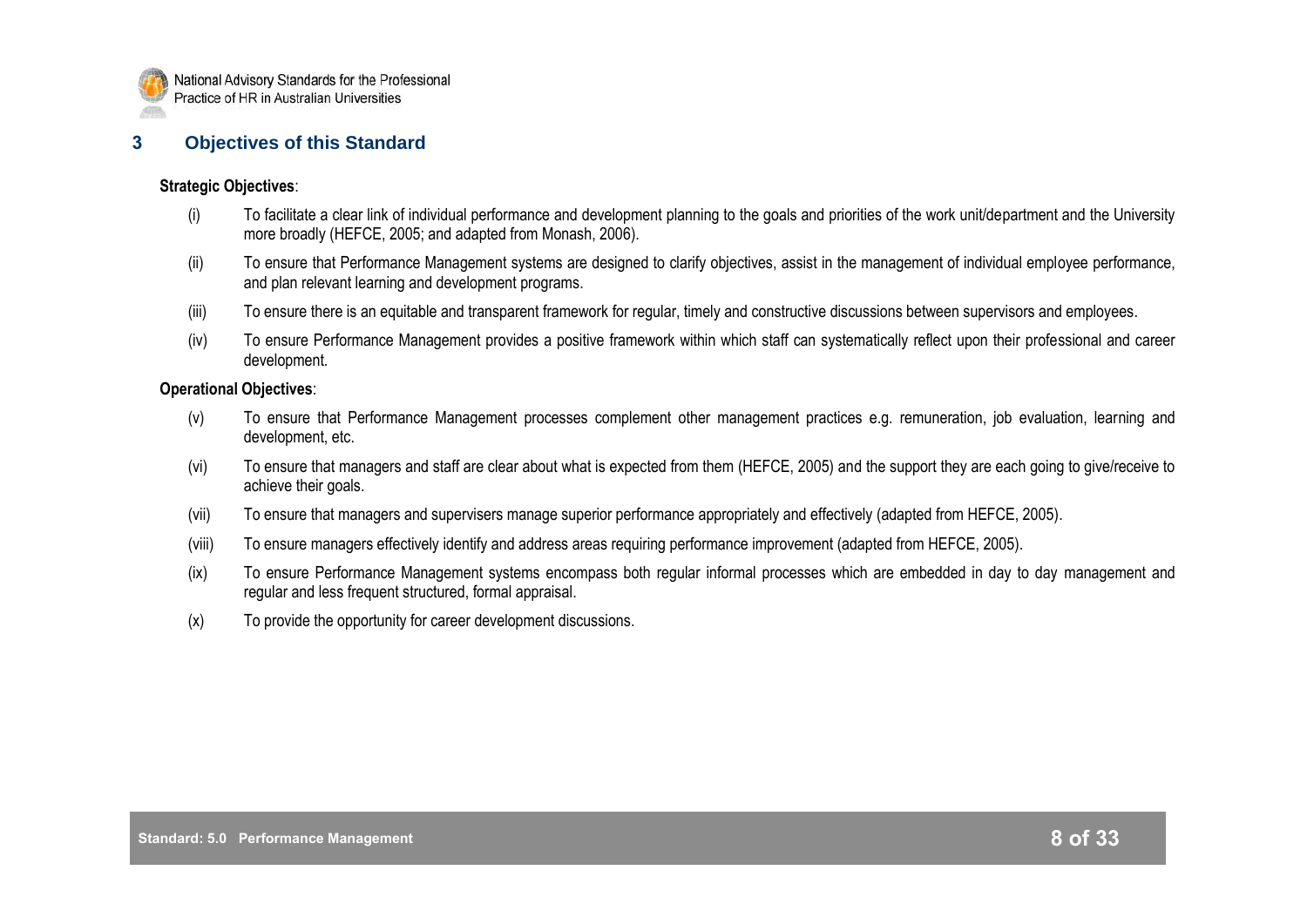

## **4 Inputs Criteria**

**Inputs**: the human, physical and financial resources used and the time required to produce the outputs. Inputs are what the process or activity uses.

|                 | <b>Inputs Criteria</b>                                                                                                                  | <b>Sources of evidence</b><br>Where to review the application of<br>the particular criterion | <b>Indicators of success</b><br>The range of performance which<br>demonstrates good HR practice |       |
|-----------------|-----------------------------------------------------------------------------------------------------------------------------------------|----------------------------------------------------------------------------------------------|-------------------------------------------------------------------------------------------------|-------|
| IP <sub>1</sub> | Performance objectives and targets<br>demonstrably link to wider<br>performance goals in the University.<br>(adapted from HEFCE, 2005)  | Identify the links in a sample of<br>Performance Management<br>plans                         | There is a demonstrated and<br>$\geq$<br>documented congruence                                  | >     |
| IP <sub>2</sub> | Objectives and targets have<br>recognised milestones of<br>achievement against them - with<br>identifiable timescales. (HEFCE,<br>2005) | Sample of performance<br>><br>objectives and targets                                         | A performance standard<br>><br>established by the University                                    | >     |
| IP <sub>3</sub> | Managers and staff have the<br>knowledge and skills to follow and<br>utilise Performance Management<br>procedures (HEFCE, 2005)         | Sample of staff and managers<br>>                                                            | A performance standard<br>$\geq$<br>established by the University                               | $\,>$ |
| IP <sub>4</sub> | There is a clear understanding of<br>the aims of the Performance<br>Management system (Standards<br>Australia, 2004)                    | Sample of staff and managers<br>>                                                            | A performance standard<br>$\geq$<br>established by the University                               | >     |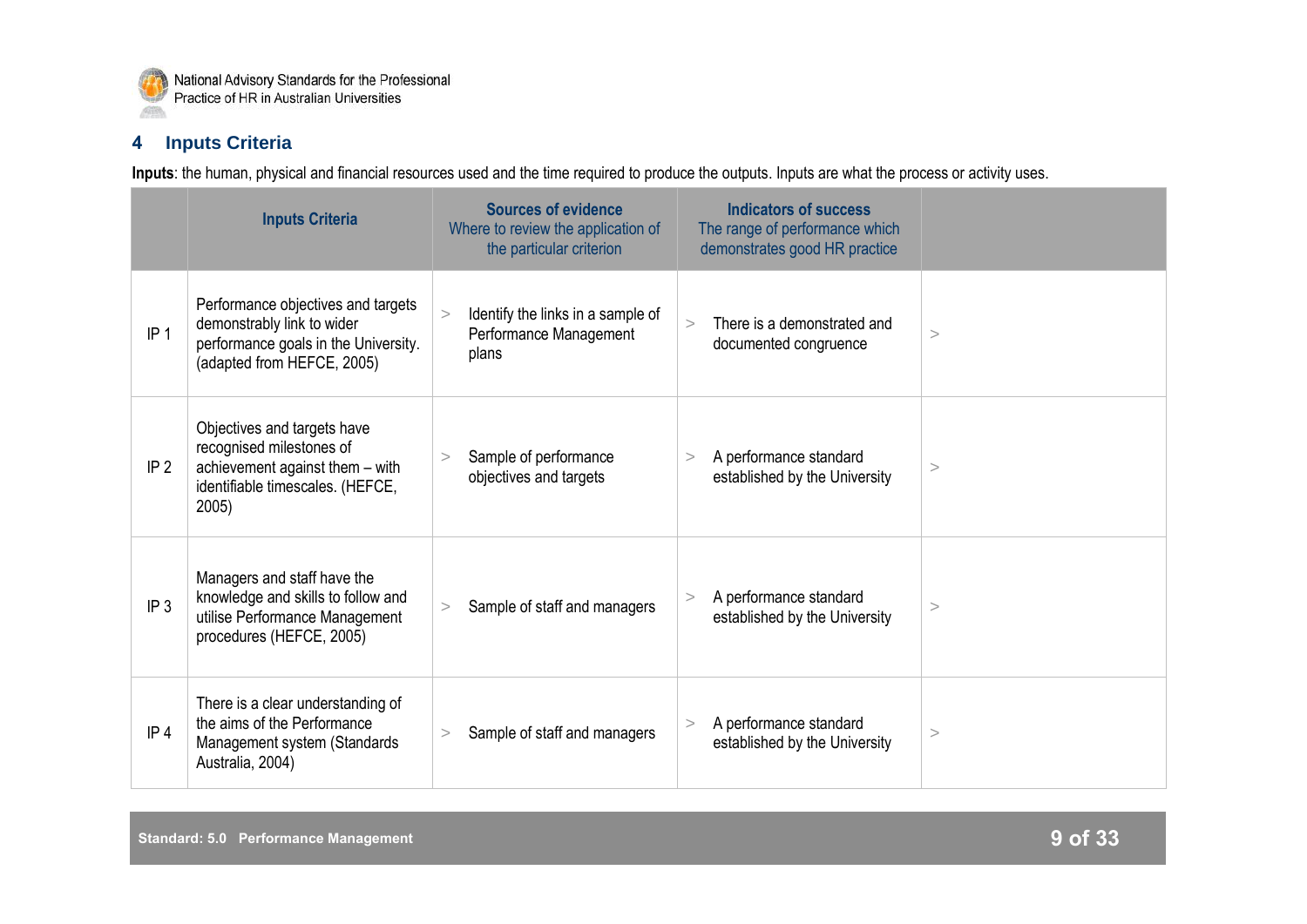

|                 | <b>Inputs Criteria</b>                                                                                                                                                                           | <b>Sources of evidence</b><br>Where to review the application of<br>the particular criterion                     | <b>Indicators of success</b><br>The range of performance which<br>demonstrates good HR practice |          |
|-----------------|--------------------------------------------------------------------------------------------------------------------------------------------------------------------------------------------------|------------------------------------------------------------------------------------------------------------------|-------------------------------------------------------------------------------------------------|----------|
| IP <sub>5</sub> | The Performance Management tool<br>should be adapted to suit the<br>environment in which it is<br>implemented. (adapted from<br>Standards Australia, 2004; and<br>APSC, 2006)                    | Review of the Performance<br>$\geq$<br>Management tool and its<br>associated policy, procedure<br>and guidelines | A performance standard<br>><br>established by the University                                    | $\,>$    |
| IP 6            | Managers and staff understand that<br>Performance Management is an<br>ongoing process (CSU) and<br>supports regular informal feedback<br>complemented by formal review<br>processes (APSC, 2006) | Sample of staff and managers                                                                                     | A performance standard<br>><br>established by the University                                    | $\rm{>}$ |
| IP <sub>7</sub> | The Performance Management<br>system is supported and used by<br>leaders and managers.                                                                                                           | Sample of staff and managers<br>>                                                                                | A performance standard<br>><br>established by the University                                    | $\rm{>}$ |
| IP <sub>8</sub> | There are readily available and<br>updated policies, guidelines and<br>procedures relating to Performance<br>Management.                                                                         | Performance Management<br>policy, procedure and<br>guidelines                                                    | A performance standard<br>><br>established by the University                                    | $\rm{>}$ |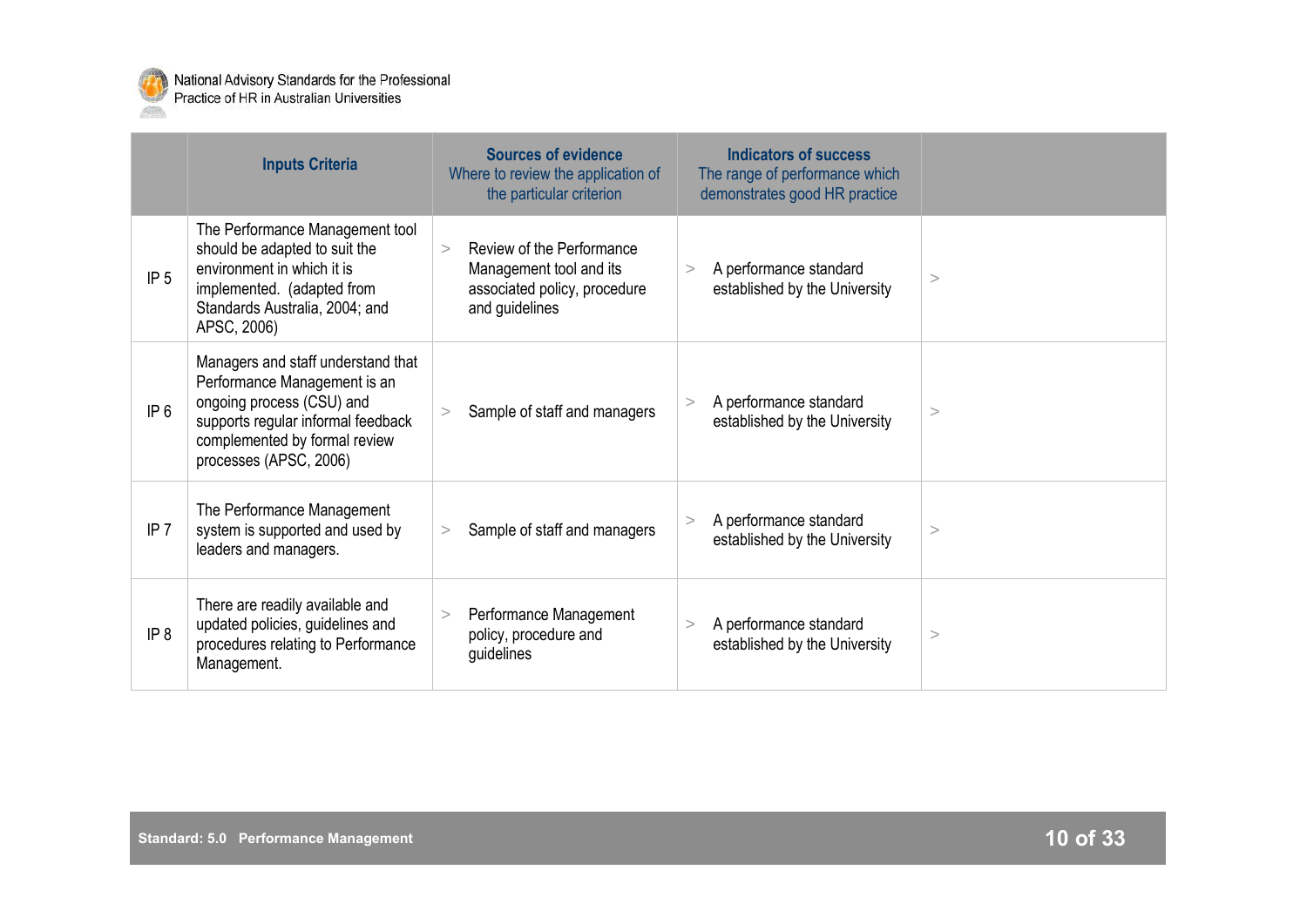

|                 | <b>Inputs Criteria</b>                                                                                                                   | <b>Sources of evidence</b><br>Where to review the application of<br>the particular criterion | Indicators of success<br>The range of performance which<br>demonstrates good HR practice                                                           |   |
|-----------------|------------------------------------------------------------------------------------------------------------------------------------------|----------------------------------------------------------------------------------------------|----------------------------------------------------------------------------------------------------------------------------------------------------|---|
| IP <sub>9</sub> | There are appropriate systems in<br>place to monitor and report on the<br>use of the Performance<br>Management regime                    | Review the monitoring and<br>><br>reporting process                                          | Who is responsible?<br>$\rm{^>}$<br>* How often is a report<br>prepared?<br>* Who reviews it?<br>* Is there an indication it has<br>been reviewed? | > |
| IP 10           | As a guideline, each manager<br>should have a maximum of 10<br>people reporting to them for the<br>purpose of Performance<br>Management. | Sample the number of direct<br>><br>reports.                                                 | A performance standard<br>><br>established by the University                                                                                       |   |
| IP 11           | There is a review process to resolve<br>conflict between the employee and<br>their supervisor on job performance.                        | Identify the process review.                                                                 | There is a documented review<br>$\rm{~}$<br>process.                                                                                               | > |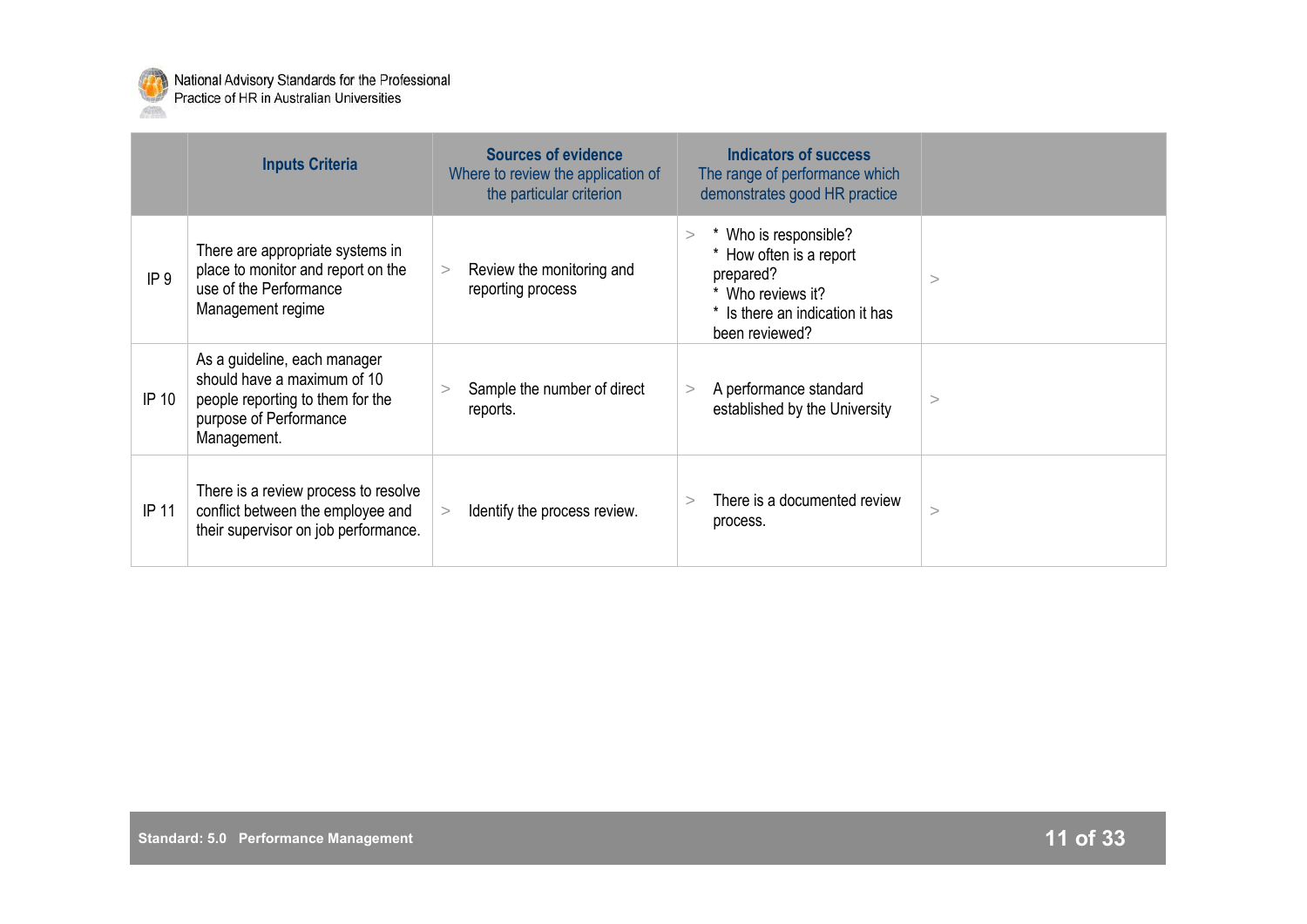

## **5 Processes Criteria**

Processes: the activities that generate the products and services that constitute the outputs; the actions or processes applied to convert resources into a product or service.

|                 | <b>Processes Criteria</b>                                                                                                                                                                              | <b>Sources of evidence</b><br>Where to review the application of<br>the particular criterion                                                                                                                                               | <b>Indicators of success</b><br>The range of performance which<br>demonstrates good HR practice |          |
|-----------------|--------------------------------------------------------------------------------------------------------------------------------------------------------------------------------------------------------|--------------------------------------------------------------------------------------------------------------------------------------------------------------------------------------------------------------------------------------------|-------------------------------------------------------------------------------------------------|----------|
| PR <sub>1</sub> | Managers are given appropriate<br>advice, support and development on<br>Performance Management (HEFCE,<br>2005) processes and how to best<br>conduct the process to achieve<br>meaningful outcomes     | Sample managers<br>>                                                                                                                                                                                                                       | A performance standard<br>$\rm{~}$<br>established by the University                             | >        |
| PR <sub>2</sub> | There are appropriate links made<br>between Performance Management<br>and staff development at different<br>levels in the University (e.g. by<br>department, faculty and corporately)<br>(HEFCE, 2005) | Examine learning and<br>$\geq$<br>development plans to establish<br>whether there are development<br>opportunities available in<br>leadership, management or<br>performance reviews; ensure a<br>vertical spread of opportunity<br>exists. | A performance standard<br>$\geq$<br>established by the University                               | >        |
| PR <sub>3</sub> | Superior performance is<br>acknowledged and rewarded<br>(HEFCE, 2005)                                                                                                                                  | Sample staff<br>$\geq$                                                                                                                                                                                                                     | A performance standard<br>><br>established by the University                                    | $\rm{>}$ |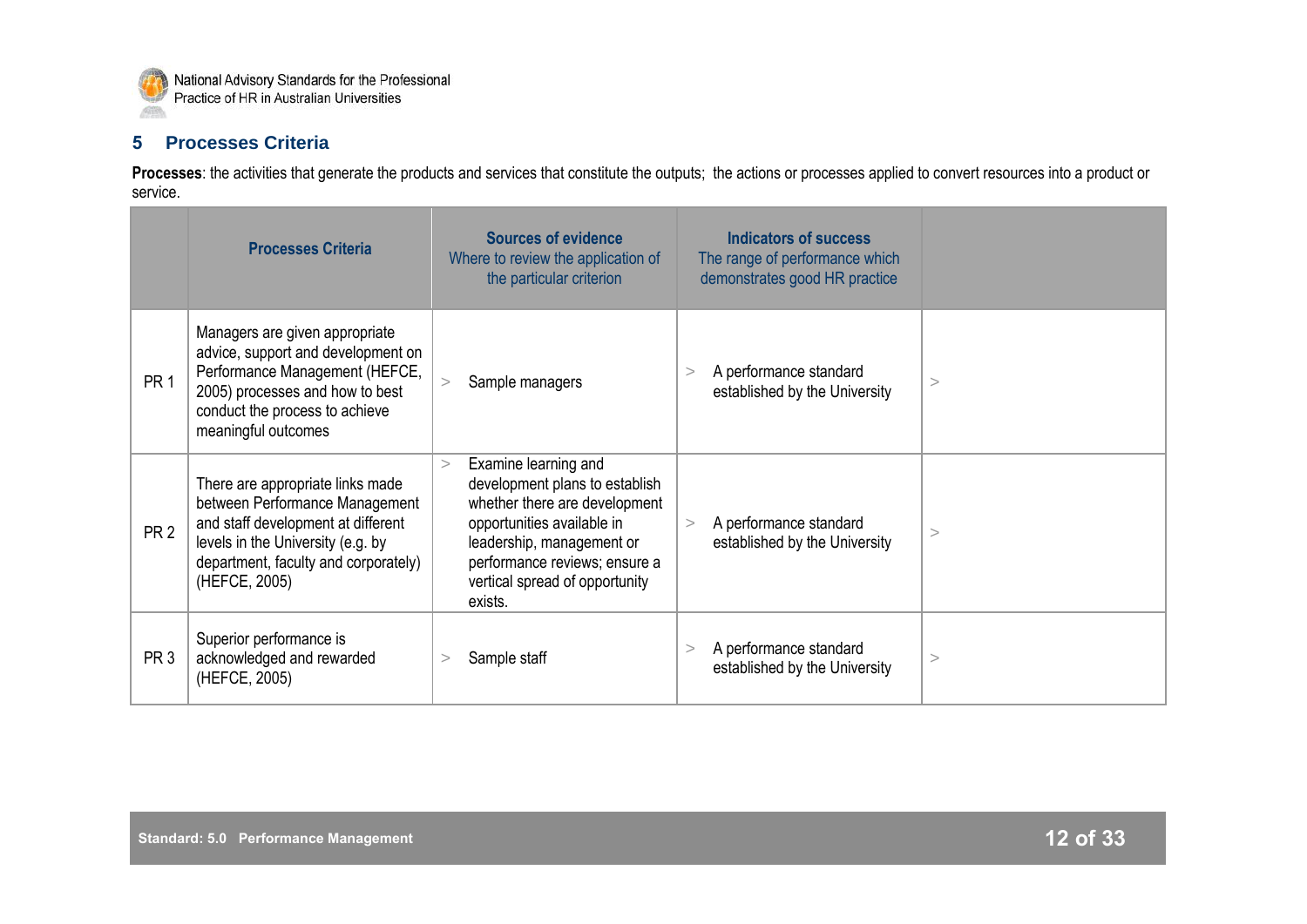

|                 | <b>Processes Criteria</b>                                                                                                                                                                                                                                                                 | <b>Sources of evidence</b><br>Where to review the application of<br>the particular criterion | Indicators of success<br>The range of performance which<br>demonstrates good HR practice |          |
|-----------------|-------------------------------------------------------------------------------------------------------------------------------------------------------------------------------------------------------------------------------------------------------------------------------------------|----------------------------------------------------------------------------------------------|------------------------------------------------------------------------------------------|----------|
| PR <sub>4</sub> | New staff are inducted or "on-<br>boarded" appropriately (HEFCE,<br>2005) which includes a discussion<br>on agreed priorities and objectives.                                                                                                                                             | Sample staff<br>$\geq$                                                                       | A performance standard<br>><br>established by the University                             | $\rm{>}$ |
| PR <sub>5</sub> | Staff and managers have the<br>opportunity to provide feedback on<br>the Performance Management<br>process and are consulted in the<br>review of policy, guidelines and<br>procedures.                                                                                                    | Sample of staff and managers<br>>                                                            | A performance standard<br>><br>established by the University                             | >        |
| PR <sub>6</sub> | Feedback from performance reviews<br>and planning are used as a means<br>of analysing learning and<br>development needs, ensuring<br>relevant activities are delivered<br>(adapted from IIARF - Vito, 2007)<br>and impacting organisational<br>development/culture change<br>initiatives. | Sample Performance<br>$\geq$<br>Management documentation                                     | A performance standard<br>><br>established by the University                             | $\,>$    |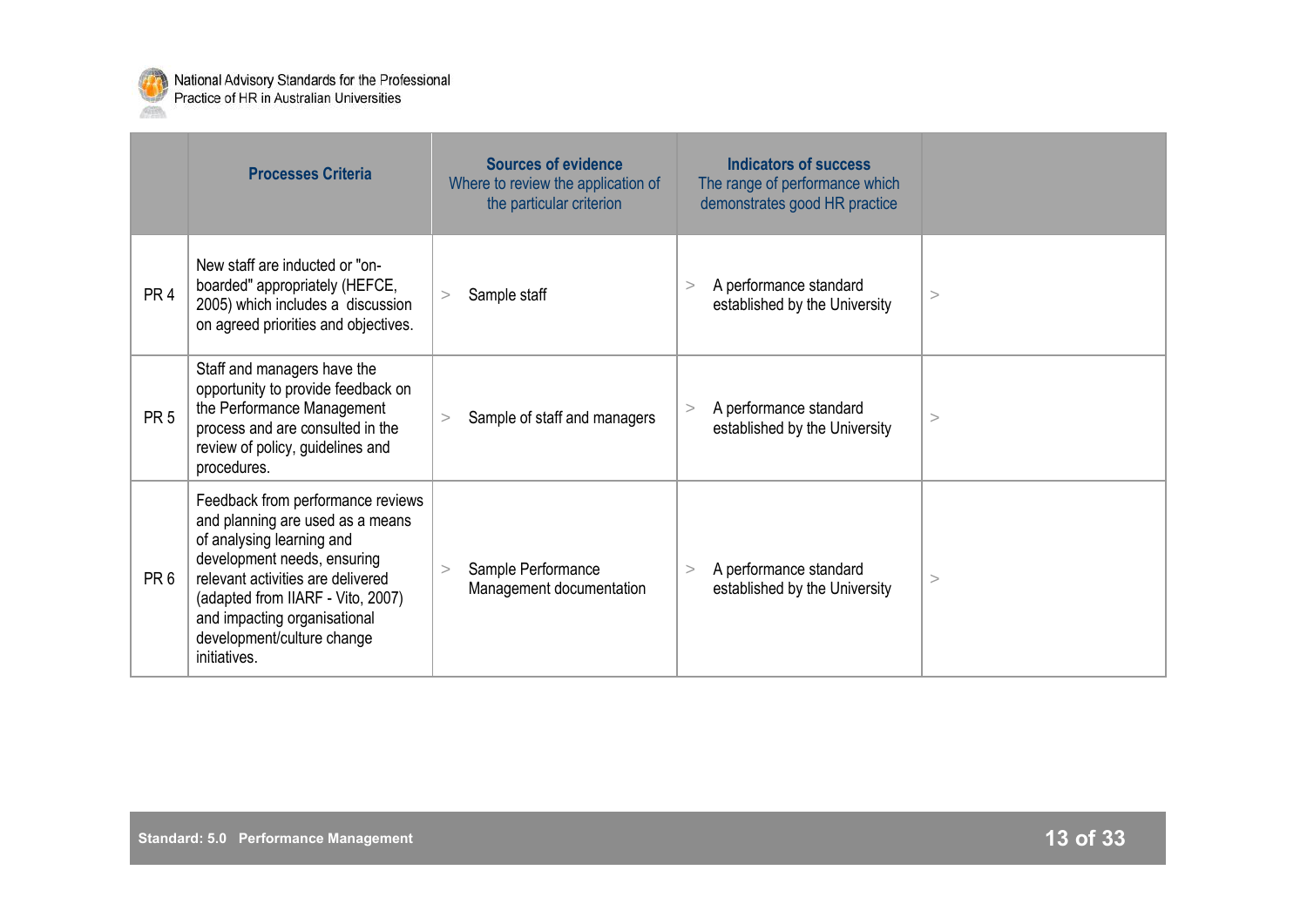

|                 | <b>Processes Criteria</b>                                                                                                                                                           | <b>Sources of evidence</b><br>Where to review the application of<br>the particular criterion | Indicators of success<br>The range of performance which<br>demonstrates good HR practice |  |
|-----------------|-------------------------------------------------------------------------------------------------------------------------------------------------------------------------------------|----------------------------------------------------------------------------------------------|------------------------------------------------------------------------------------------|--|
| PR <sub>7</sub> | The Performance Management<br>process develops the strengths of<br>individual staff and addresses<br>areas/skills that need improving                                               | Sample of staff and managers                                                                 | A performance standard<br>><br>established by the University                             |  |
| PR <sub>8</sub> | Managers and supervisors know<br>when misconduct, under-<br>performance or non-performance<br>trigger separate industrial relations<br>processes outside Performance<br>Management. | Sample managers and<br>$\geq$<br>supervisors                                                 | A performance standard<br>established by the University                                  |  |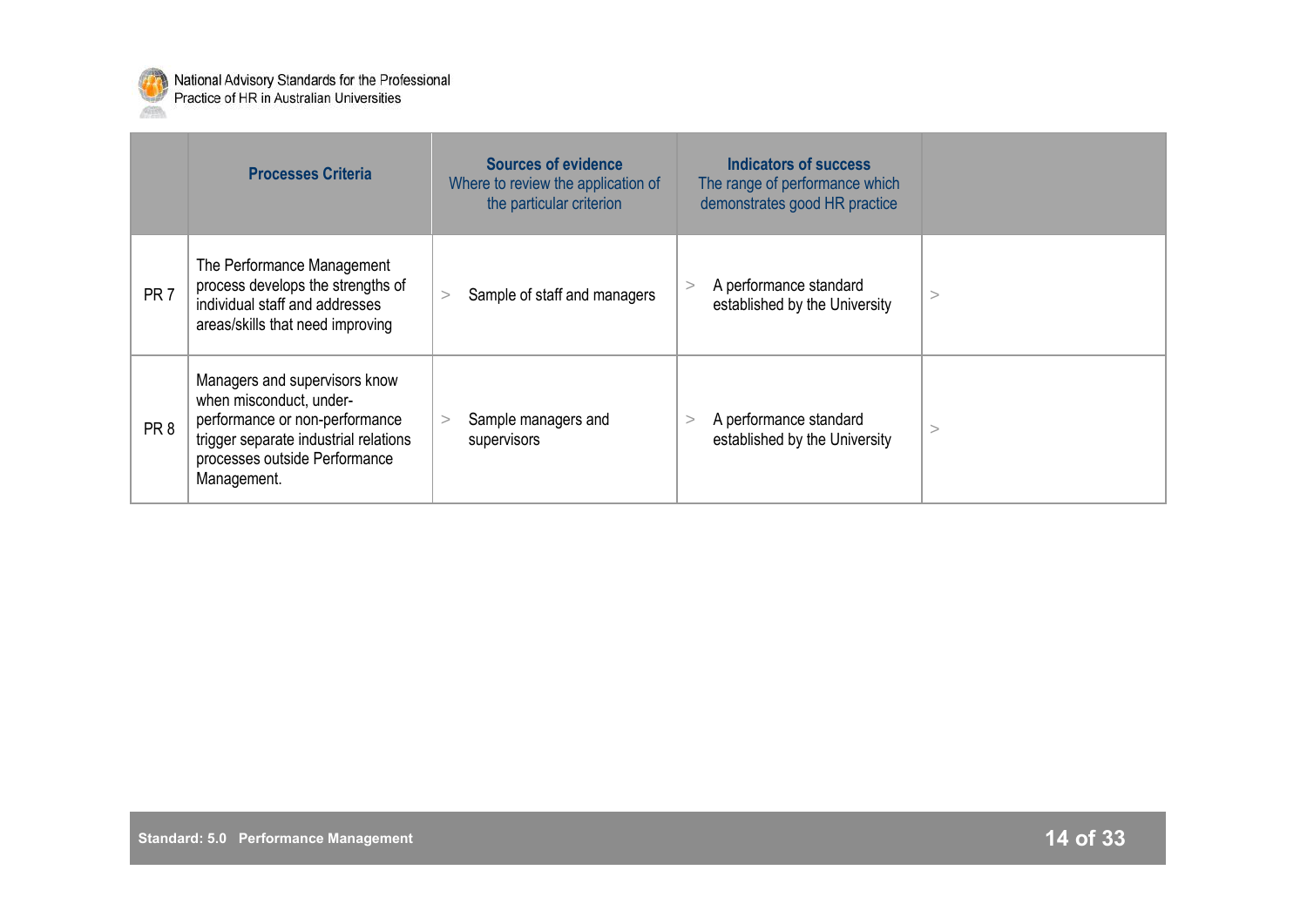

## **6 Outputs Criteria**

**Outputs**: the deliverables – goods and services – produced to achieve the outcomes being sought.

|                 | <b>Outputs Criteria</b>                                                                                                                                  | <b>Sources of evidence</b><br>Where to review the application of<br>the particular criterion | <b>Indicators of success</b><br>The range of performance which<br>demonstrates good HR practice |   |
|-----------------|----------------------------------------------------------------------------------------------------------------------------------------------------------|----------------------------------------------------------------------------------------------|-------------------------------------------------------------------------------------------------|---|
| OP <sub>1</sub> | Individual staff have performance<br>goals which reflect University/work<br>area goals and priorities                                                    | Identify the links in a sample of<br>><br>Performance Management<br>plans                    | There is a demonstrated and<br>$\geq$<br>documented congruence                                  | > |
| OP <sub>2</sub> | With their managers, individual staff<br>review their performance and set<br>performance goals and any personal<br>development plans.                    | Sample of performance<br>><br>objectives, targets and<br>development plans                   | A performance standard<br>established by the University                                         | > |
| OP <sub>3</sub> | Staff receive feedback, training,<br>development, encouragement and<br>support from their managers to<br>achieve their agreed performance<br>objectives. | Sample of staff<br>>                                                                         | A performance standard<br>established by the University                                         | > |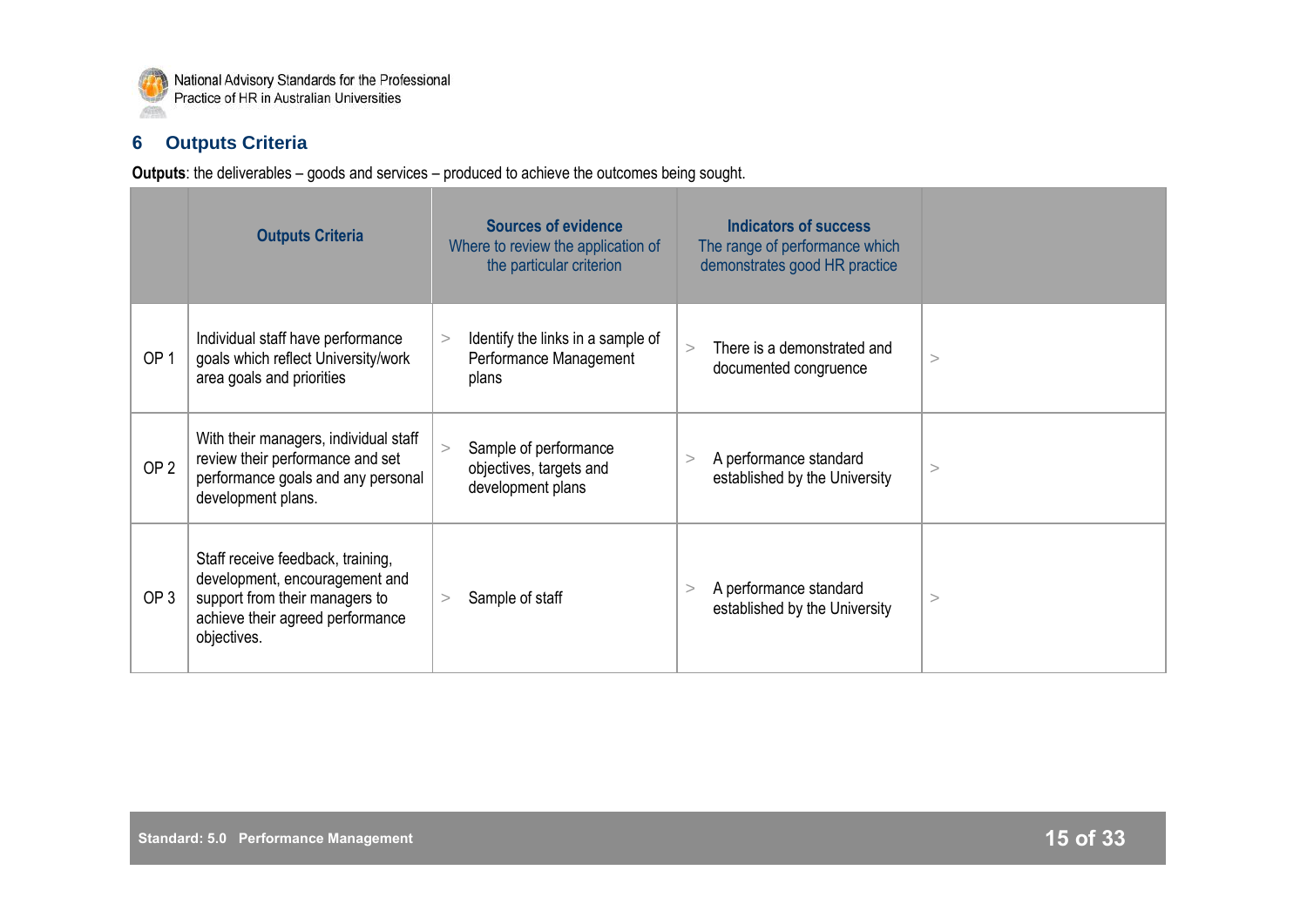

|                 | <b>Outputs Criteria</b>                                                                                                                                         | <b>Sources of evidence</b><br>Where to review the application of<br>the particular criterion                                                                                                        | <b>Indicators of success</b><br>The range of performance which<br>demonstrates good HR practice                                                 |   |
|-----------------|-----------------------------------------------------------------------------------------------------------------------------------------------------------------|-----------------------------------------------------------------------------------------------------------------------------------------------------------------------------------------------------|-------------------------------------------------------------------------------------------------------------------------------------------------|---|
| OP <sub>4</sub> | There is a recognised process for<br>reviewing performance against the<br>objectives and targets contained in<br>strategies and plans (HEFCE, 2005)             | Review the Performance<br>$\geq$<br>Management process, and<br>sample staff Performance<br>Management documentation.                                                                                | A performance standard<br>><br>established by the University                                                                                    | > |
| OP <sub>5</sub> | The results of monitoring and<br>evaluating individual performance<br>against plans are reported to<br>relevant stakeholders in the<br>University (HEFCE, 2005) | Identify relevant report(s)<br>>                                                                                                                                                                    | Who is responsible?<br>$\geq$<br>* How often is a report<br>prepared?<br>* Who reviews it?<br>* Is there an indication it has<br>been reviewed? | > |
| OP <sub>6</sub> | The data/information is available to<br>monitor and evaluate individual<br>performance effectively (HEFCE,<br>2005)                                             | Review sample of staff<br>$\geq$<br>Performance Management<br>documentation. For example,<br>a University can demonstrate<br>ongoing effort to<br>define/measure performance<br>and quality of work | A performance standard<br>><br>established by the University                                                                                    | > |
| OP <sub>7</sub> | Equity and diversity considerations<br>are visible in the Performance<br>Management processes.                                                                  | Review the Performance<br>$\geq$<br>Management process, and<br>associated policy and<br>guidelines.                                                                                                 | A performance standard<br>><br>established by the University                                                                                    | > |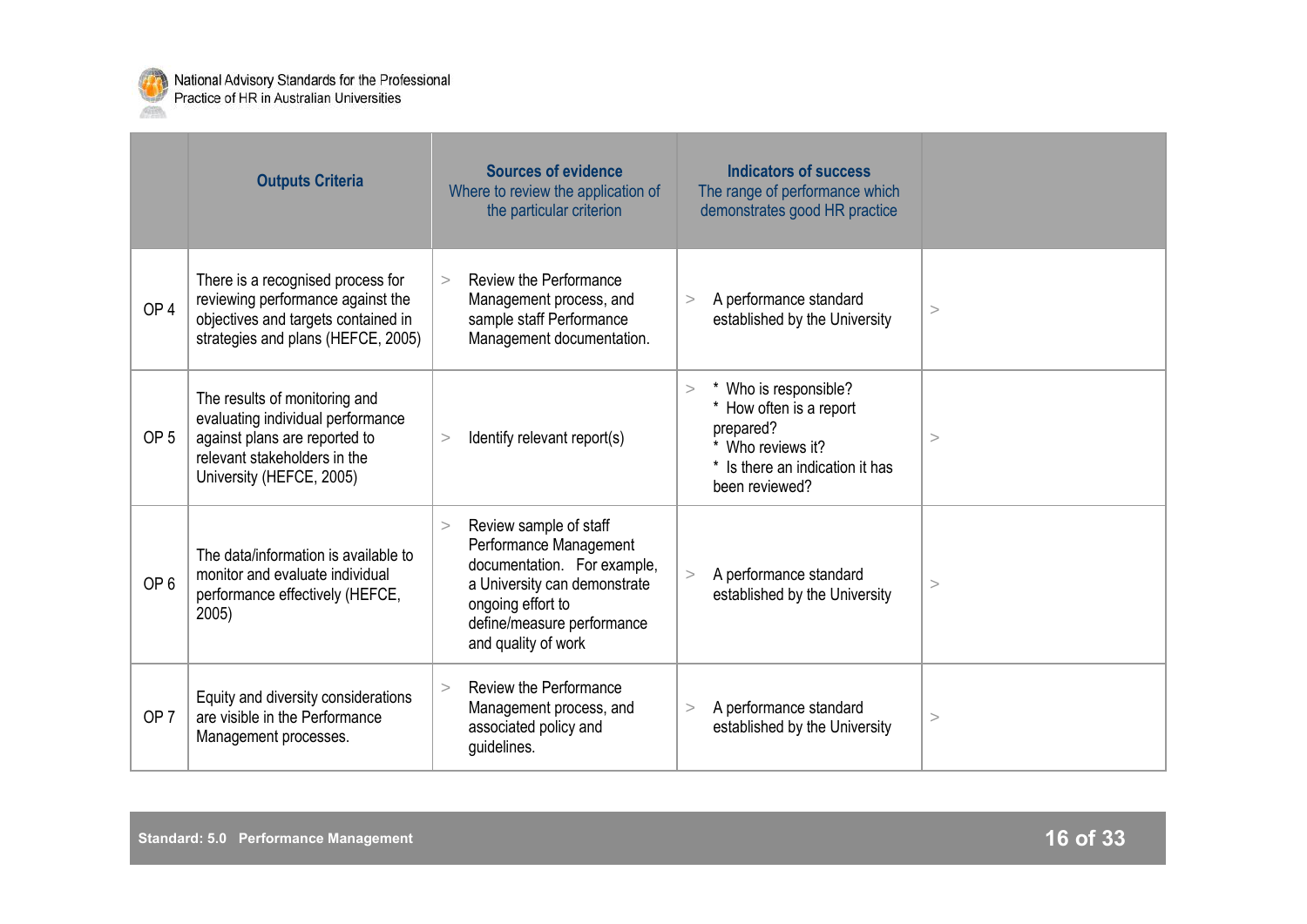

## **7 Outcomes**

**Outcomes**: the results or consequences of the actions or outputs. Outcomes may be short, intermediate or long term.

|                 | <b>Outcomes</b>                                                                                                                                                                                          | <b>Sources of evidence</b><br>Where to review the application of<br>the particular criterion | <b>Indicators of success</b><br>The range of performance which<br>demonstrates good HR practice; |   |
|-----------------|----------------------------------------------------------------------------------------------------------------------------------------------------------------------------------------------------------|----------------------------------------------------------------------------------------------|--------------------------------------------------------------------------------------------------|---|
| OC <sub>1</sub> | Individual performance and<br>development planning is linked to<br>the goals and priorities of the work<br>unit/department and the University<br>more broadly (Monash, 2006)                             | Identify the links in a sample of<br>><br>performance Management<br>plans                    | There is a demonstrated and<br>$\geq$<br>documented congruence                                   | > |
| OC <sub>2</sub> | Performance Management systems<br>have been designed to clarify<br>objectives, assist in the<br>management of individual employee<br>performance, and plan relevant<br>learning and development programs | Performance Management<br>policy and guidelines                                              | A performance standard<br>$\geq$<br>established by the University                                | > |
| OC <sub>3</sub> | There was an equitable and<br>transparent framework for regular<br>and constructive discussions<br>between supervisors and employees                                                                     | Staff survey<br>>                                                                            | A performance standard<br>><br>established by the University                                     |   |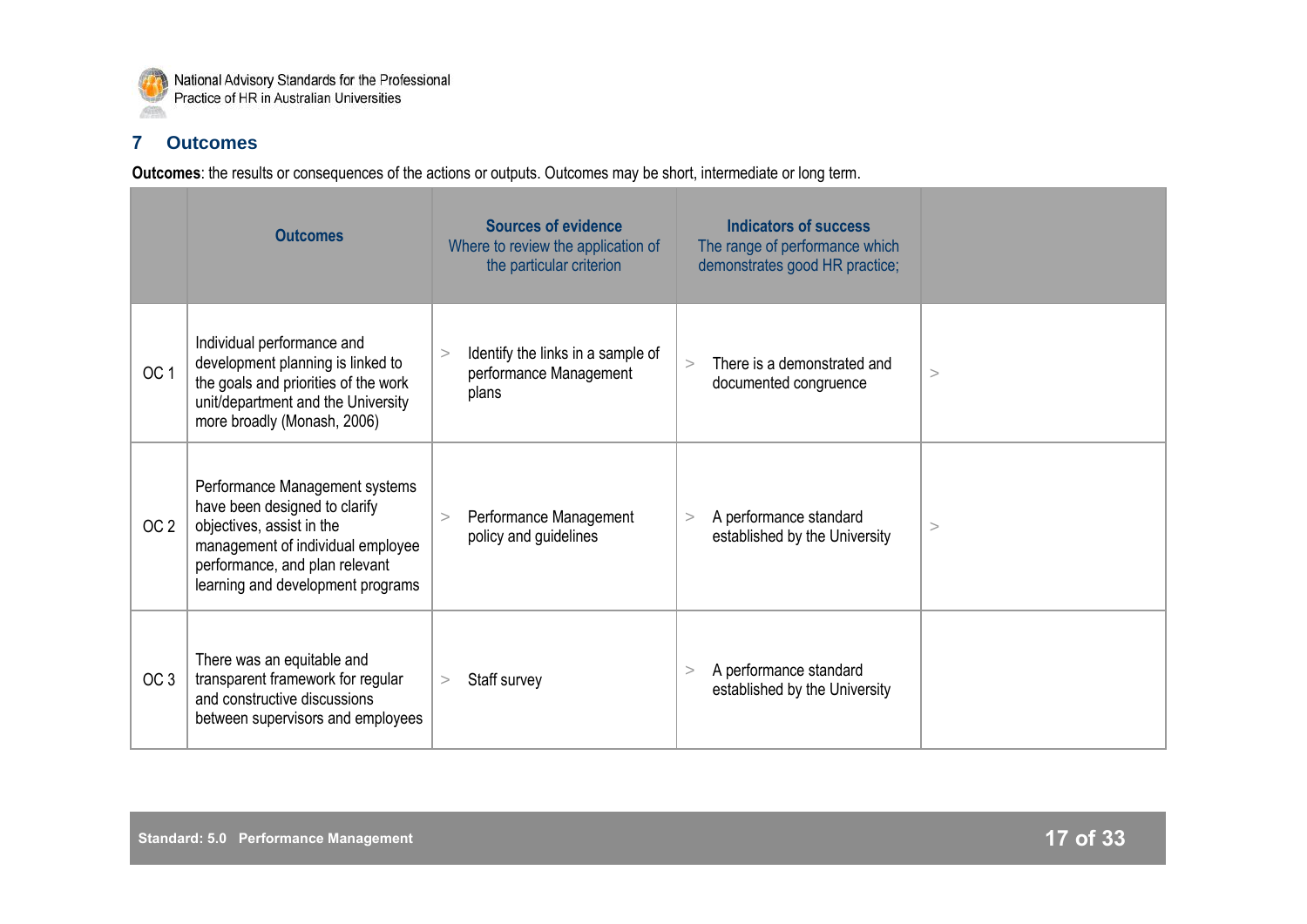

|                 | <b>Outcomes</b>                                                                                                                                               | <b>Sources of evidence</b><br>Where to review the application of<br>the particular criterion                                         | <b>Indicators of success</b><br>The range of performance which<br>demonstrates good HR practice; |   |
|-----------------|---------------------------------------------------------------------------------------------------------------------------------------------------------------|--------------------------------------------------------------------------------------------------------------------------------------|--------------------------------------------------------------------------------------------------|---|
| OC <sub>4</sub> | Performance Management provides<br>a positive framework within which<br>staff can systematically reflect upon<br>their professional and career<br>development | Staff survey<br>$\geq$                                                                                                               | A performance standard<br>><br>established by the University                                     | > |
| OC <sub>5</sub> | Performance Management<br>processes complement other<br>management practices eg<br>remuneration, job evaluation,<br>learning & development, etc               | Review documented linkages of<br>><br>performance Management<br>processes with University's<br>other talent Management<br>strategies | There is a demonstrated and<br>$\geq$<br>documented congruence                                   | > |
| OC <sub>6</sub> | Managers and staff are clear about<br>what is expected from them<br>(HEFCE, 2005) and the support they<br>are going to give/receive to achieve<br>their goals | Staff survey                                                                                                                         | A performance standard<br>><br>established by the University                                     | > |
| OC <sub>7</sub> | Managers and supervisers manage<br>superior performance appropriately<br>and effectively (HEFCE, 2005)                                                        | Staff survey<br>>                                                                                                                    | A performance standard<br>><br>established by the University                                     | > |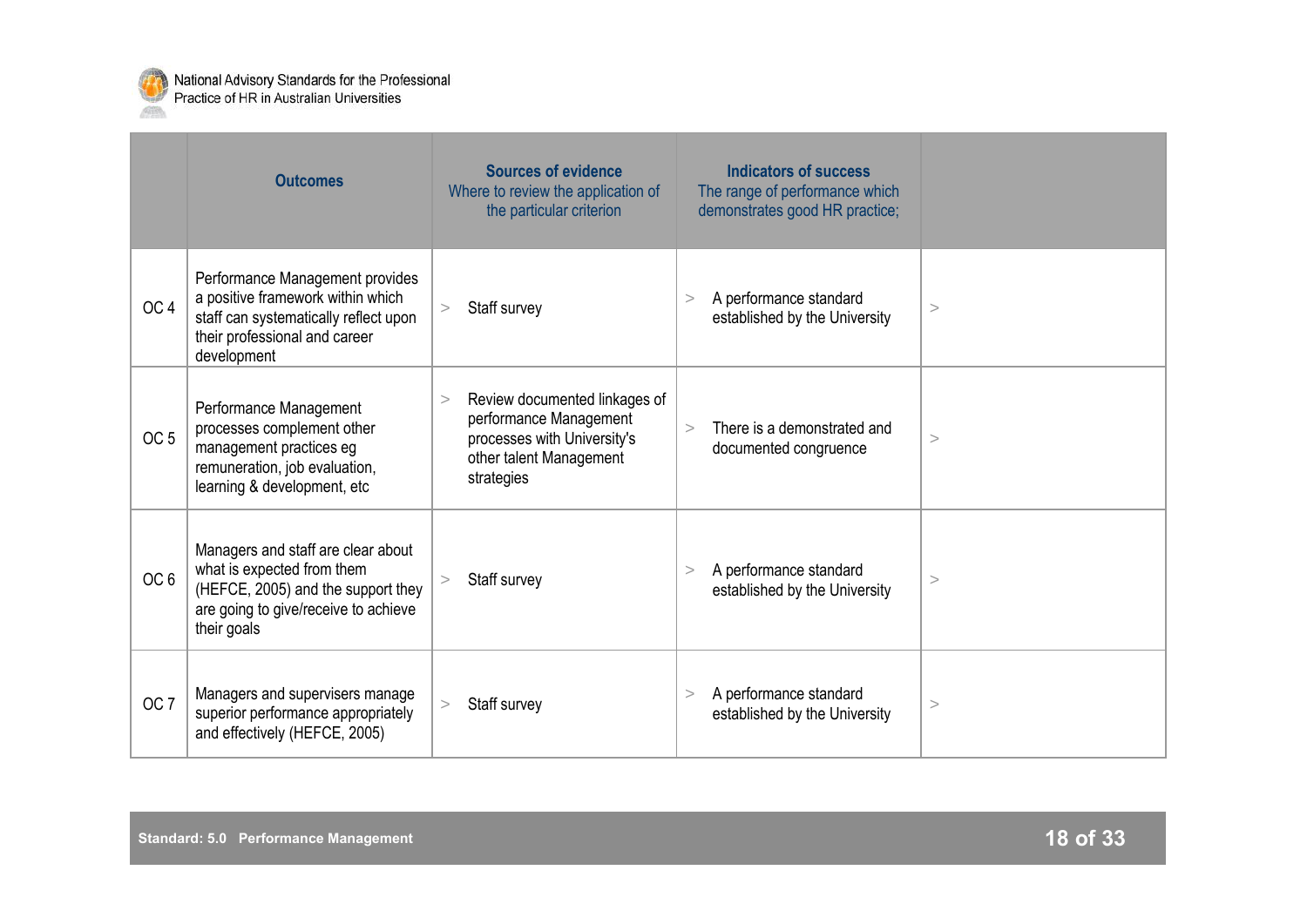

|                 | <b>Outcomes</b>                                                                                                                                                                                | <b>Sources of evidence</b><br>Where to review the application of<br>the particular criterion | <b>Indicators of success</b><br>The range of performance which<br>demonstrates good HR practice; |          |
|-----------------|------------------------------------------------------------------------------------------------------------------------------------------------------------------------------------------------|----------------------------------------------------------------------------------------------|--------------------------------------------------------------------------------------------------|----------|
| OC <sub>8</sub> | Managers effectively identify and<br>address areas requiring<br>performance improvement (adapted<br>from HEFCE, 2005)                                                                          | Staff survey<br>$\geq$                                                                       | A performance standard<br>><br>established by the University                                     | >        |
| OC <sub>9</sub> | Performance Management systems<br>encompass both regular informal<br>processes which are embedded in<br>day to day Management and regular<br>and less frequent structured, formal<br>appraisal | Performance Management<br>policy and guidelines                                              | A performance standard<br>$\geq$<br>established by the University                                | >        |
| <b>OC</b><br>10 | Performance Management provides<br>the opportunity for career<br>development discussions                                                                                                       | Sample record of performance<br>discussions                                                  | 90% compliance<br>>                                                                              | $\rm{>}$ |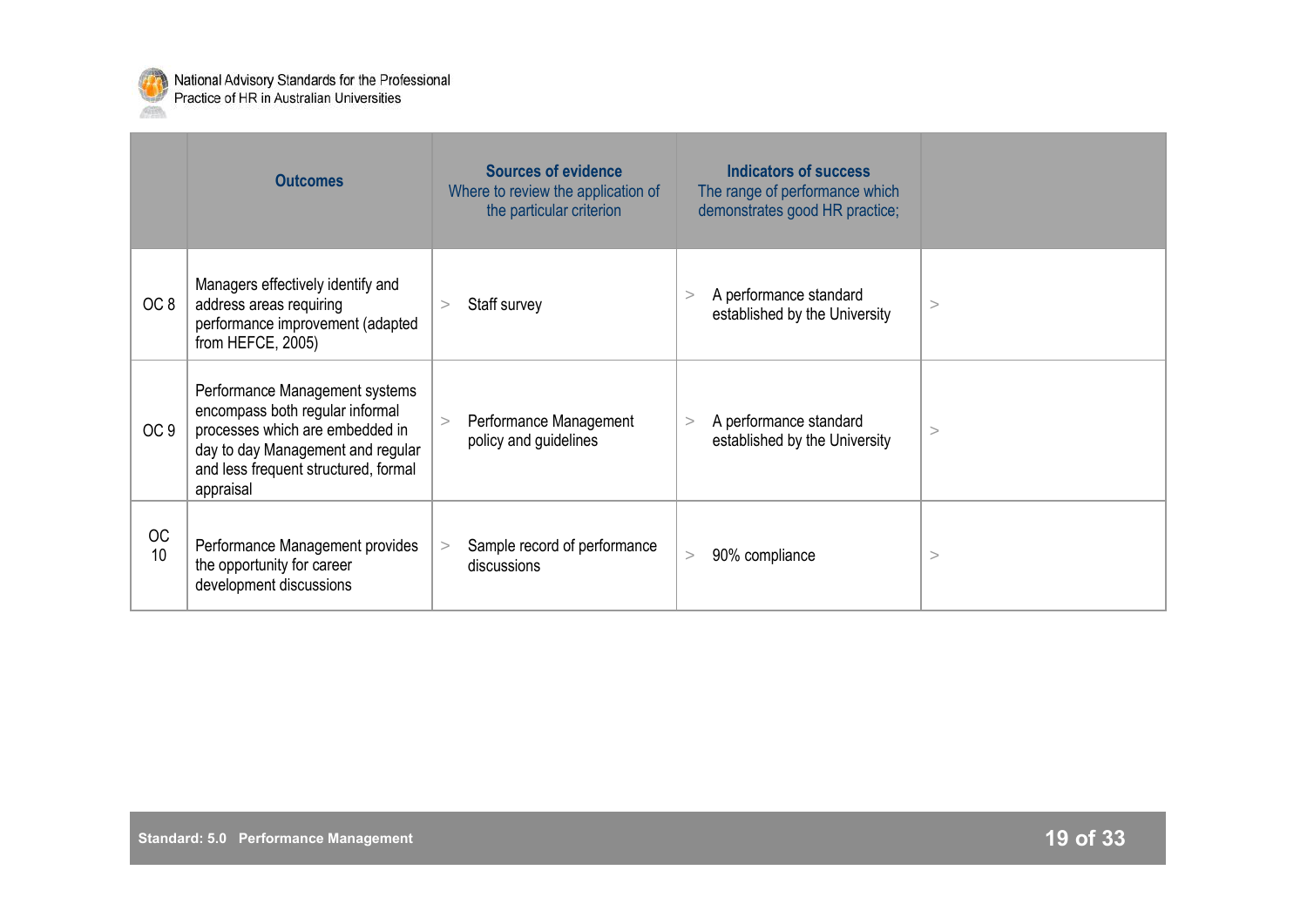

## **8 Risk Criteria**

The use of this Standard assists the University to avoid or effectively manage risks associated with:

- Lack of clarity about roles and responsibilities (adapted from HEFCE, 2005)
- Inadequate communication, guidance and support provided to staff by line managers (adapted from HEFCE, 2005)
- Underperformance not being effectively/consistently identified, or not being addressed.
- Managers lacking the skills and confidence to provide effective, timely and constructive performance feedback
- Staff learning and development needs not accurately identified, leading to ineffective use of financial resources
- Inadequate and misdirected reward and recognition strategies and opportunities
- Staff effort directed to wrong priorities
- Individual and/or team activity that does not provide a tangible link to organisational objectives.
- Failing to meet reasonable individual, team or organisational objectives.
- Challenges with staff retention caused by the lack of a performance culture.
- Misalignment between critical roles and the capacity of individuals to perform these roles
- Access to appropriate learning and development initiatives not being facilitated.
- Stress and absence, if Performance Management was poorly handled.
- Performance Management practices that are not in accordance with organisational policy and/or guidelines.
- Stagnating organisational performance.
- Staff who are not encouraged to be outcome oriented.
- The Performance Management process not being applied consistently or comprehensively across the university.
- Managers and staff not perceiving Performance Management activity as meaningful.
- Objectives of Performance Management that are not clear to stakeholders.
- Lack of staff motivation and engagement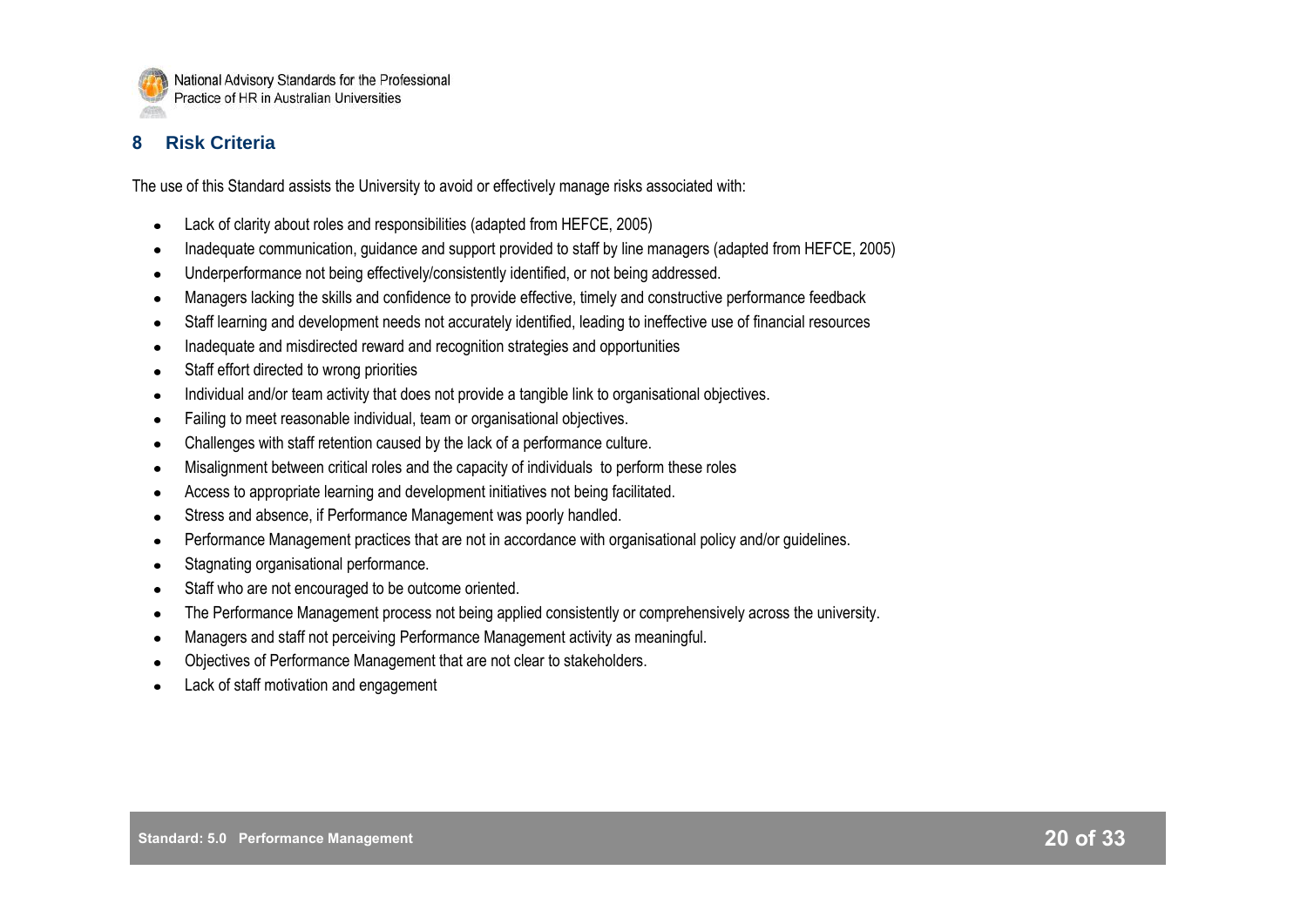

## **9 Date of Application**

#### **10 Review Date**

#### **11 Contributors**

Australian National University Charles Sturt University Curtin University Monash University RMIT University University of New England University of Newcastle University of the Sunshine Coast University of Western Australia

#### **12 Acknowledgements**

The Higher Education Funding Council for England (HEFCE) HR Council for the Voluntary & Non-profit Sector, Ontario, Canada Standing Conference of Principals (SCOP) Personnel Network, UK Universities Personnel Association (UPA), UK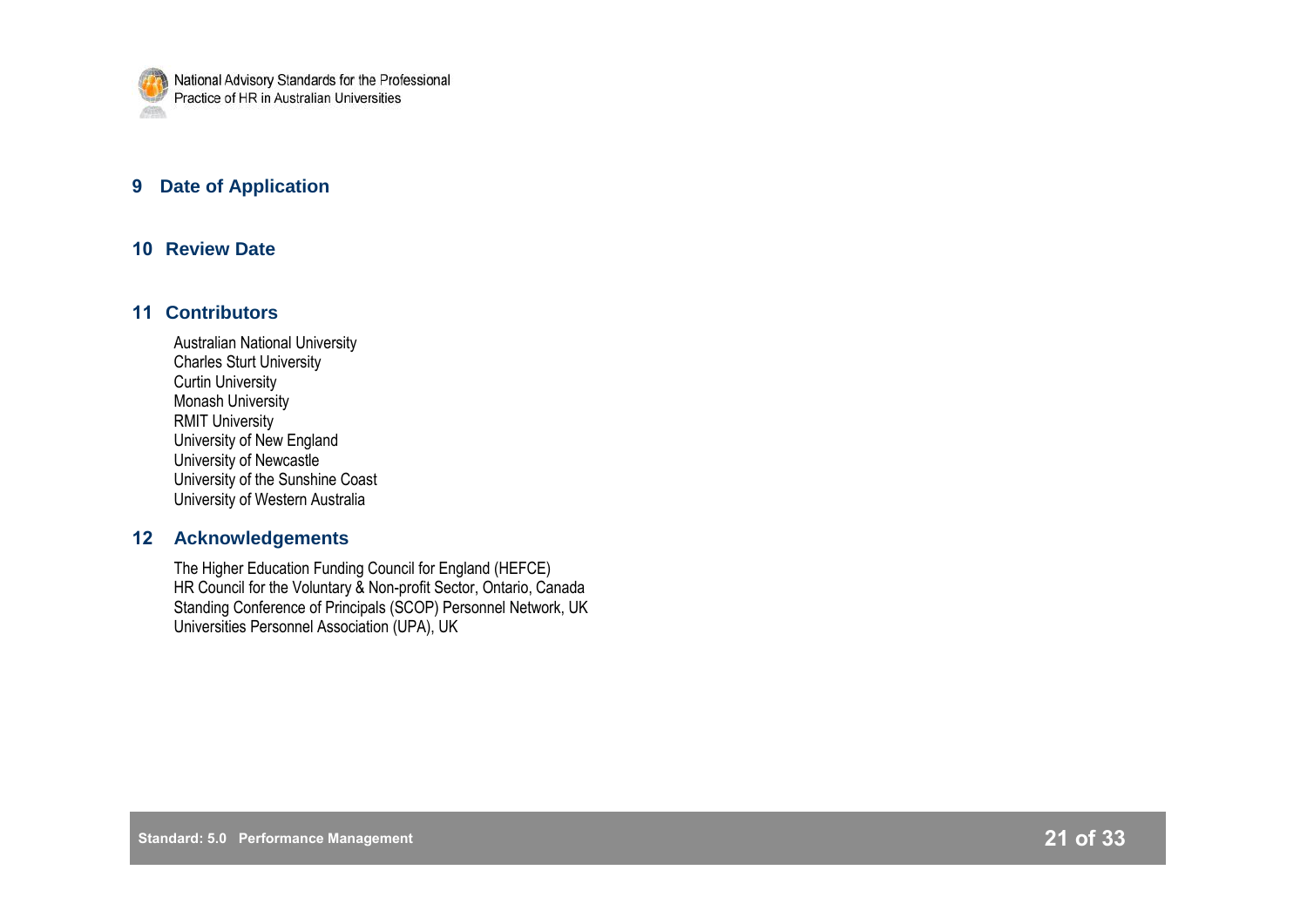

## **13 Standards Project Definitions**

#### **Accountability**

A personal obligation, liability, or answerability to others for actions carried out and performance achieved; responsibility (CCH Macquarie Dictionary of Employment and Industrial Relations 1992).

#### **Assessment**

To *officially* estimate the value of something (Concise Macquarie).

#### **Assurance**

An objective *examination* of evidence for the purpose of providing an independent assessment on risk management, control, or governance processes for the organisation. Examples may include financial, performance, compliance, system security, and due diligence engagements (Institute of Internal Auditors).

#### **Attestation**

One type of assurance service in which public accountants (or other professionals) issue a written communication that expresses a conclusion about the reliability of a written assertion of another party. To qualify as an attestation service, the engagement must involve written assertions on some accountability matter (Arens, Best, Shailer, Fielder, & Loebbeche, 2002).

#### **Audit**

An official *examination* and verification of records. (Concise Macquarie Dictionary).

A systematic analysis, appraisal, testing and verification of the legality, fidelity and efficiency or feasibility of proposed or completed procedures, operations, transactions, expenditures and the official records of them (CCH Macquarie Dictionary of Employment and Industrial Relations 1992).

#### **Auditing**

The accumulation and evaluation of evidence about information to determine and report on the degree of correspondence between the information and established criteria (Arens et al, 2002).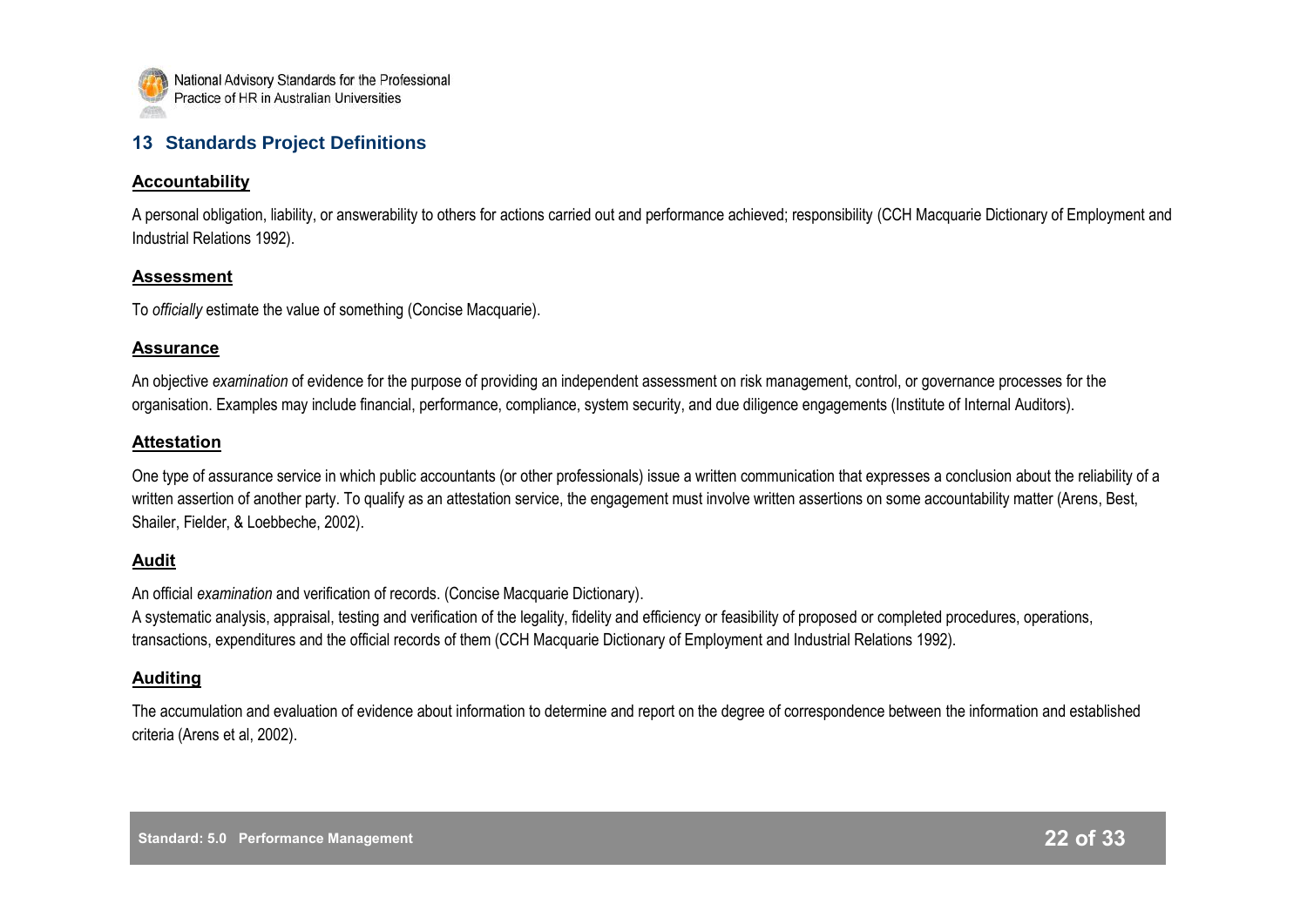

#### **Audit Report**

The communication of findings to users (Arens et al, 2002).

#### **Benchmarking**

Benchmarking is the formal and structured process of searching for those practices which lead to excellent performance, the observation and exchange of information about them, their adaptation to meet the needs of one"s own organisation, and the implementation of the amended practice. (Meade, 1998), (AUQA: n.d.)

#### **Capability**

Capability is a broader concept that that of competence. Capability embraces competence but is also forward-looking, concerned with the realization of potential. Capability includes but goes beyond the achievement of competence in present day situations to imagining the future and contributing to making it happen. Capability is an integration of knowledge, skills, personal qualities and understanding used appropriately and effectively - not just in familiar and highly focused specialist contexts but in response to new and changing circumstances. (Dolan, n.d.)

#### **Certification**

Official recognition that a specified status has been achieved, or that certain privilege(s) may be exercised. The same as licensing (qv). (AUQA: n.d).

#### **Competency**

The specific knowledge, skills, abilities and behaviour applied within an occupation or industry to the standard required in employment. (University of South Australia, n.d.)

The integrated application of knowledge, skills, values, experience, contacts, external knowledge resources and tools to solve a problem, to perform an activity, or to handle a situation. (Sitthisak, Gilbert and Davis, 2007).

#### **Criteria**

A standard of judgement; an established rule or principle for testing (Concise Macquarie).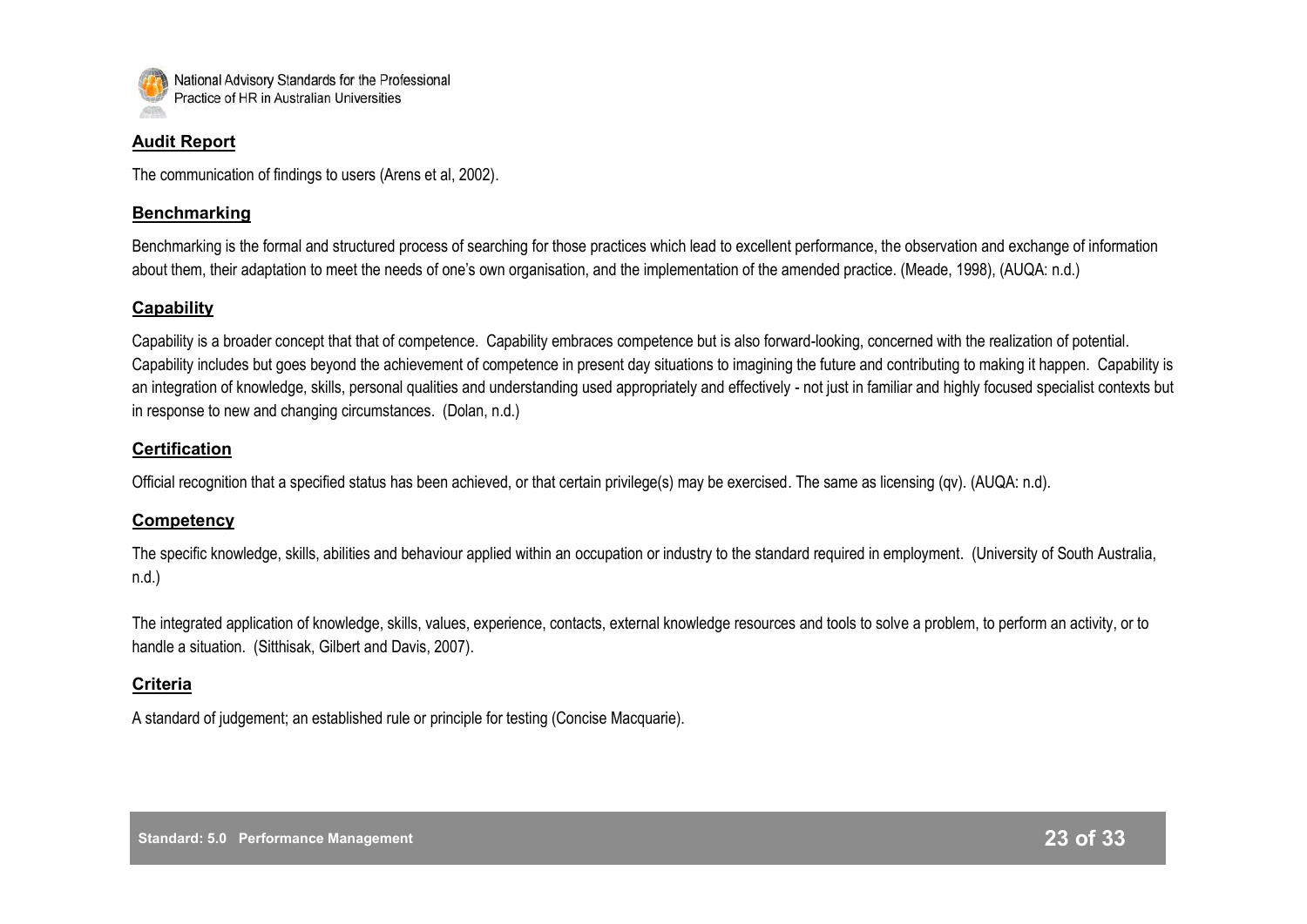

#### **Economic**

Expenditure is *economic* if it achieves the desired objective at least cost. (Leibenstein, cited in Craven and McNulty 1994, p.4.)

#### **Effectiveness**

A process is effective if its outcomes match the stated goals. Effectiveness is often seen as an aspect of quality (qv). (AUQA: n.d.). Expenditure is *effective* if it achieves its objectives without taking account of cost. (Leibenstein, cited in Craven and McNulty 1994, p.4.)

#### **Efficient**

Efficiency refers to the cost in relation to the outcomes achieved. It is rarely possible to describe it in absolute terms. One process is more efficient than another if it achieves the same outcomes at a lower cost (AUQA: n.d.)

Expenditure is *efficient* if it gives the highest Net Present Value (NPV) when other uses of the funds are considered. (Leibenstein, cited in Craven and McNulty 1994, p.4.)

## **Equity**

Equity refers to: the quality of being fair and just; fairness (Macquarie Dictionary of Employment & IR: 1992). Equity is considered within a context – eg: equal access; equal treatment; equal opportunity; equal pay; equal worth. In the context of developing HR standards for specific activities there is a need to examine each of the proposed standards against equity considerations.

*Example:* Workforce planning – care must be taken to ensure that the workforce profile selected for a future time period is not based on direct or indirect criteria that might result in gender discrimination.

#### **Evaluation**

To ascertain the value or amount of; to appraise carefully. (Concise Macquarie)

The systematic investigation of worth or merit. Criteria must be specified for determining 'worth' or 'merit'. 'Evaluation' is sometimes used as a neutral term. (Adapted from AUQA: n.d.)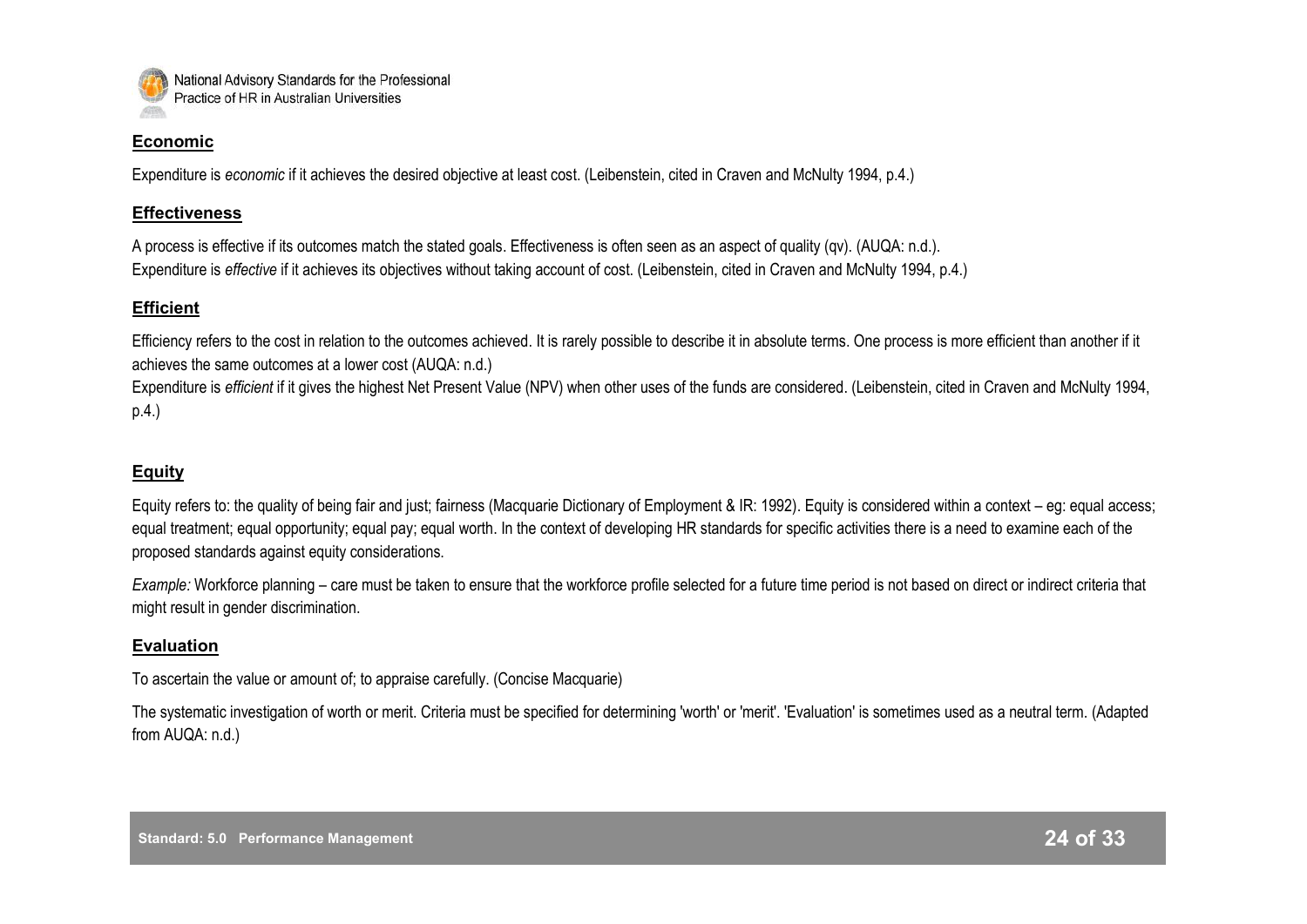

#### **Evidence**

Proof; grounds for belief; that which tends to prove or disprove something. (Concise Macquarie)

Any information used by the auditor to determine whether the information being audited is stated in accordance with established criteria (Arens et al, 2002).

#### **Evidenced Based**

The conscious, explicit and judicious use of the best and current evidence in making decisions. It means integrating experience with the best available external evidence taken from systematic research. Evidence based decision making requires efficient literature-searching skills and the application of rules of evidence and logic in evaluating the research (Sackett, Rosenberg, Muir Gray, Haynes, & Richardson, 1996).

#### **Examination**

To inspect or scrutinise carefully; to interrogate; to test the knowledge, reactions or qualifications. (Concise Macquarie)

#### **Human Resource Audit**

An audit undertaken of human resource management, or within an aspect of human resource management. (Andrews, 2007)

#### **Human Resource Performance Audit**

A performance audit of human resource management, or an aspect of human resource management, to determine its effectiveness, and/or efficiency and/or economy (Andrews, 2007).

#### **Inputs**

The human, physical and financial resources used and the time required to produce the outputs. Inputs are what the process or activity uses. (Audit Office of New South Wales, 2000; Local Government Best Value Commission, n.d.)

#### **KPI: key performance indicators**

A performance indicator deemed particularly important or significant.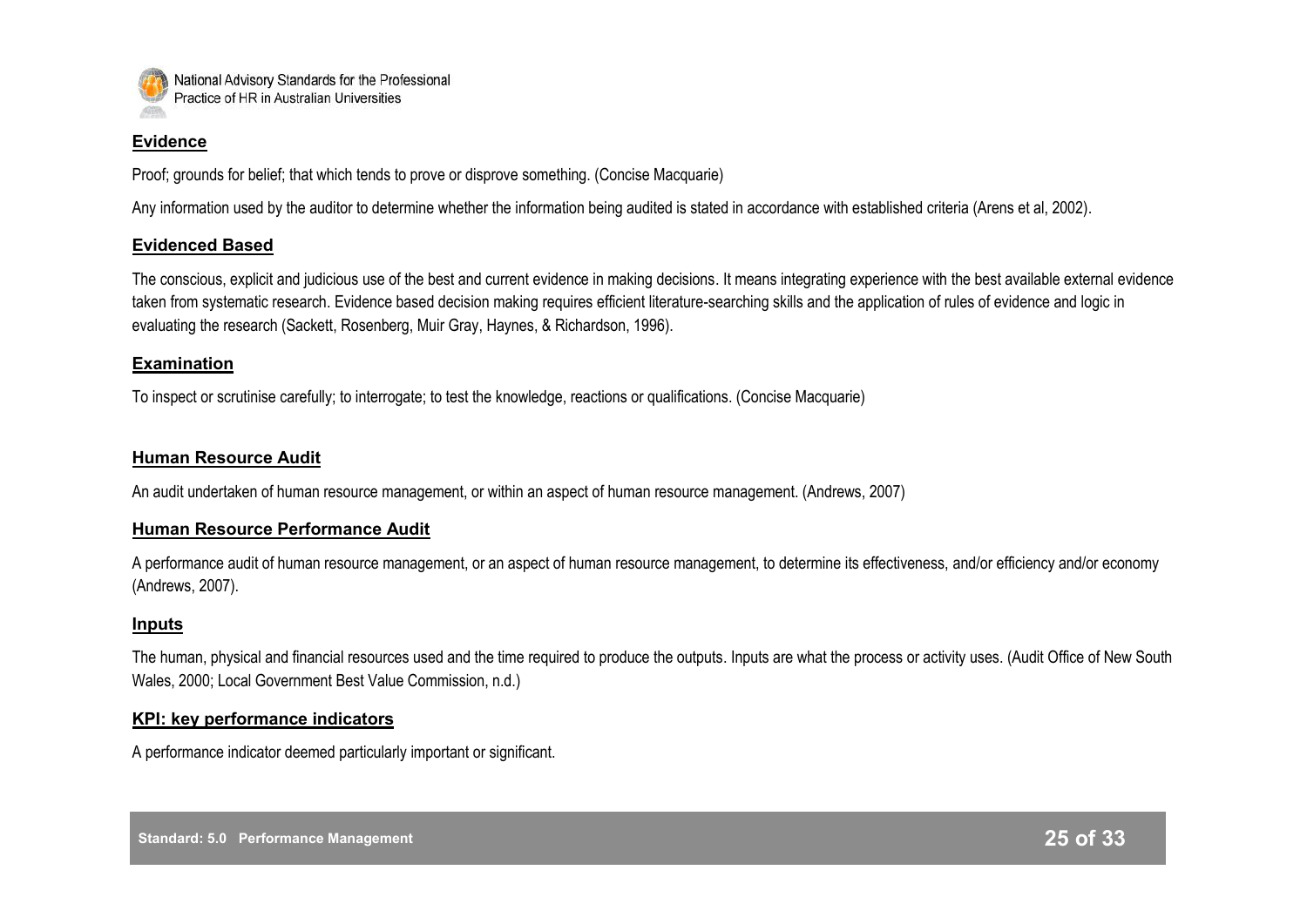

#### **Measure**

The act or process of ascertaining the extent, dimensions, quantity etc of something especially by comparison with a standard\*; (Concise Macquarie) In relation to a *standard* this view of the meaning of *measure* would presume the standard has a quantitative dimension.

#### **Management Assurance**

A level of assurance provided by Management alone.

Management assurance requires qualified independent validation in order to raise its perceived value to the level of independent assurance (eg audit).

#### **Measurement**

The act of measuring. (Concise Macquarie)

#### **Outcome**

The results or consequences of the actions or outputs. Outcomes may be short, intermediate, or long term. (The Audit Office of New South Wales, 2000).

#### **Outputs**

The deliverables – goods and services – produced to achieve the outcomes being sought. (Queensland Government Treasury, 2003).

#### **Output measures**

Demonstrate the contribution made by the output to the achievement of strategic goals and outcomes. Output measures are often:

- Cost: how much does the process or service cost to deliver?
- Time whether outputs are delivered in a timely manner
- Quality how good the output is. (Auditor General of Queensland, 2007)

#### **Opinion**

Judgement or belief resting on grounds insufficient to express certainty; a formal or professional judgement expressed; a personal view, attitude or estimation. (Concise Macquarie)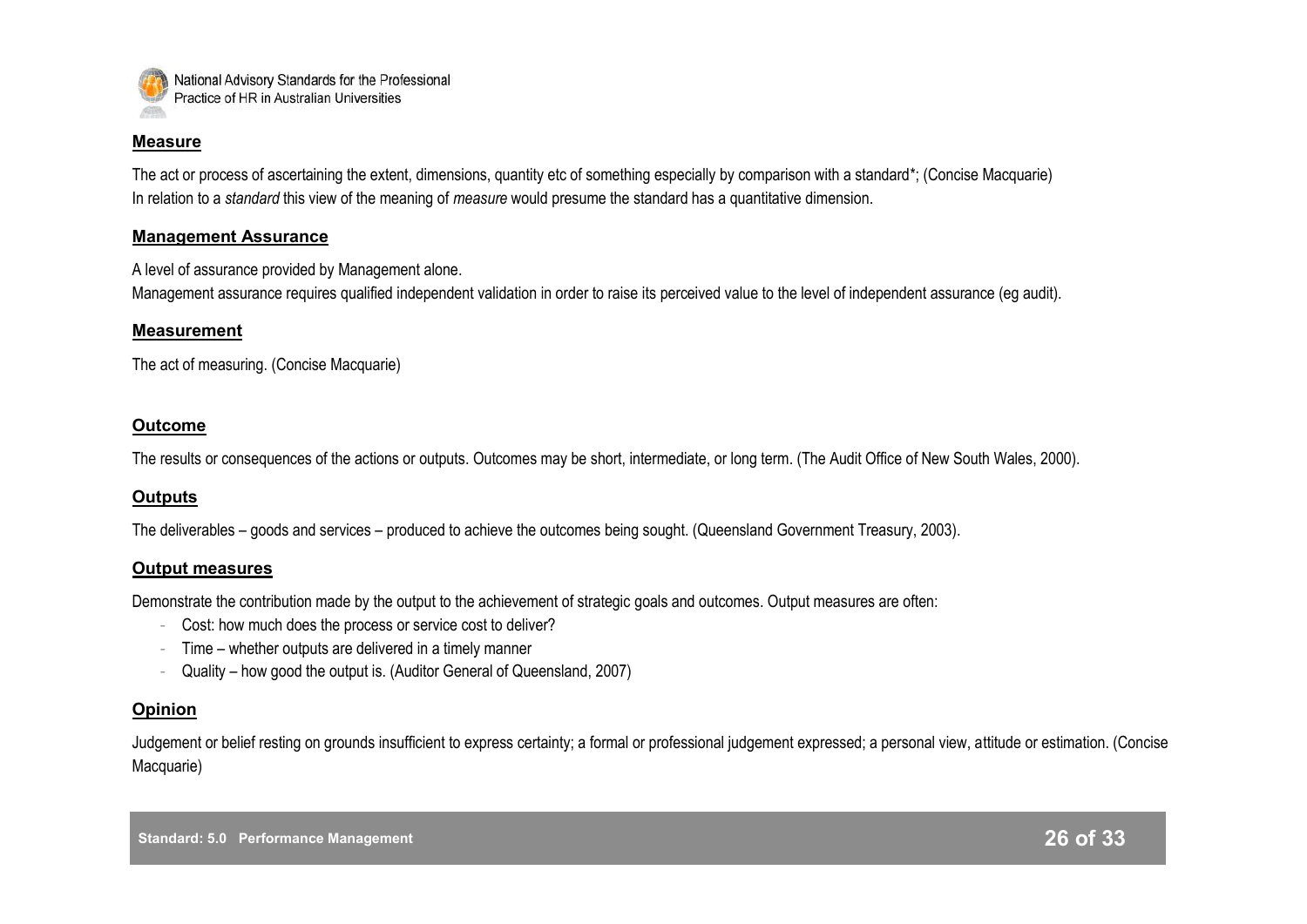

Note: Types of opinion: unqualified, qualified, adverse and disclaimer (ie insufficient competent evidence), (Siegal & Shim 2000)

#### **Performance Indicator**

A representation - numeric or otherwise - of the state of, or outcomes from, an organisation, or any of its parts or processes.

Performance indicators should be subject to informed interpretation and judgement; for example, by such assessment groups as audit panels. They are sometimes called management indicators, to suggest their purpose rather than their source. Organisational performance measures that have been developed independently tend to be weakly correlated with one another. To avoid this, they should be developed in an integrated fashion, with a common direction. (AUQA, n.d.)

#### **Processes**

The activities that generate the products and services that constitute the outputs. The actions or processes applied to convert resources into a product or service. (Department of Finance and Administration, 2000).

#### **Proof**

Evidence sufficient to establish a thing is true, or to produce belief in its truth (Concise Macquarie).

## **Quality**

Fitness for purpose, where 'purpose' is to be interpreted broadly, to include mission, goals, objectives, specifications, and so on. This is an inclusive definition, as every organisation or activity has a purpose, even if it is not always precisely stated. Fitness for purpose' means both that an organisation has procedures in place that are appropriate for the specified purposes, and that there is evidence to show that these procedures are in fact achieving the specified purposes.

Some people criticise this definition for ignoring 'fitness of purpose', but this misses the point. Fitness of purpose must be considered at the time that objectives are defined; quality is then a matter of achieving these objectives.

Using this definition, achieving quality in education involves two steps. The first step is for institutions to set objectives that embody what is expected and required by students, employers, legislation and statutes, in addition to responding to broader issues, such as the demands arising from the characteristic nature of academic activity and the rapid development of knowledge. The second step is for the institution to ensure that it attains its objectives. Quality is related to standards if the objectives include explicit specification of levels of attainment. (AUQA, n.d.)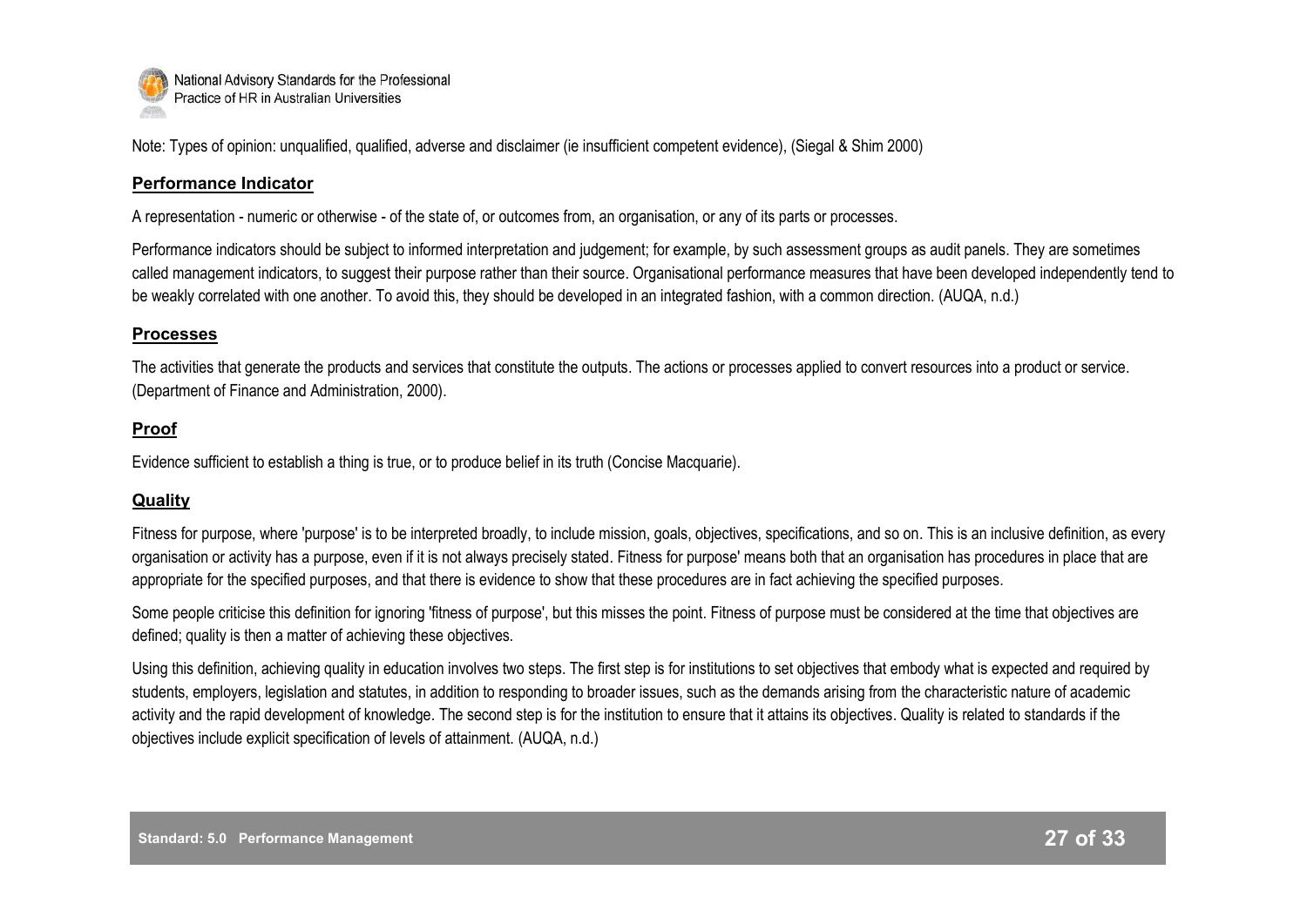

#### **Quality Audit**

"Quality audit" is defined as "a systematic and independent examination to determine whether activities and related results comply with planned arrangements and whether these arrangements are implemented effectively and are suitable to achieve objectives' (Standards Australia & Standards New Zealand Joint Technical Committee QR/7 1994). This definition has been adopted by AUQA as the foundation of its approach to audit (AUQA, n.d.).

A "quality audit" must be distinguished from an "audit" conducted by a qualified auditor operating under a professional audit framework and within the Australian Auditing Standards.

#### **Review**

An institution (or any part thereof) may be reviewed for any purpose, and the term 'review' can embrace a checking mechanism, whether it be assessment, audit or accreditation, internal or external, and so on. Care must be taken when using the term to differentiate the activity from a professional audit (AUQA, n.d.).

#### **Risk**

*Risk* is the likelihood that some peril may actually occur to produce a loss, that is, risk is the degree to which an organization is exposed to the loss of its resources.

A risk is defined by the Australia/New Zealand Standard for Risk Management (*AS/NZS 4360:2004*) as

*"…the possibility of something happening that impacts on organisational objectives. It is the chance to either make a gain or a loss. It is measured in terms of likelihood and consequence."*

Risk is anything that threatens or limits the ability of a project to achieve its goal, objectives, or the production of project deliverables.

#### **Risk Management**

The Australian / New Zealand Risk Management Standard, AS/NZS 4360: defines risk management as: "*the culture, processes and structures that are directed towards the effective management of potential opportunities and adverse effects*".

Risk management is a process of thinking systematically about all possible undesirable outcomes before they happen and setting up procedures that will avoid them, minimise or cope with their impact.

Risk management involves establishing an appropriate risk management infrastructure and culture, and applying logical and systematic risk management processes to all stages in the life cycle of any activity, function or operation that includes risk. By minimising losses and maximising gains, risk management enables the University to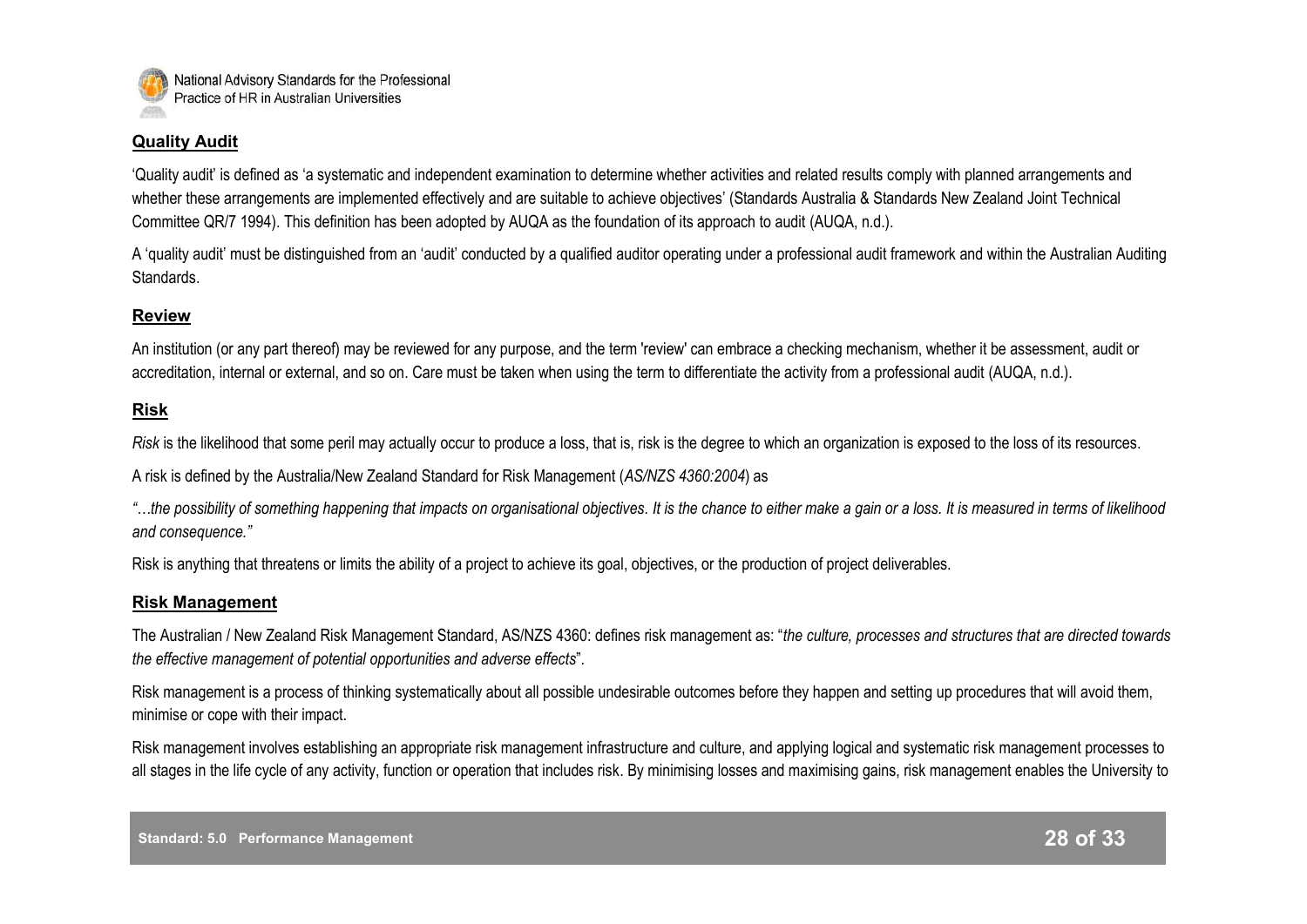

best meet its organisational objectives.

## **Self-audit**

An oxymoron; the correct term is self-assessment (or self-review or self-evaluation). Audit, by its very nature, cannot be 'self', as it lacks independence.

## **Self-review**

Self-review can be an ongoing process that is built into all activities in a sense of continuous improvement; it might be an ongoing process that leads to a report to the governing body for confirmation or redirection; it might be a long event that leads to major change; it might be a brief event that provides a snapshot for comparison with an earlier snapshot; and so on. (AUQA Audit Manual, Version 3.0, section 2.4.2). May also be called self-evaluation but never self-audit (Andrews, 2007).

## **Standard**

Anything taken by general consent as a basis of comparison; an approved model; a level of quality which is regarded as normal, adequate or acceptable (Concise Macquarie).

A norm or model adopted by general consent as a basis for comparison eg against which to measure individual or organisational achievements or procedures, or as a target to be aimed at (CCH Macquarie Dictionary of Employment and Industrial Relations 1992).

A standard is an agreed specification or other criterion used as a rule, guideline, or definition of a level of performance or achievement. One function of standards is to measure the criteria by which quality may be judged. Although standards are necessary, they are difficult to determine (AUQA, n.d ).

The term 'standard' is also often used to refer to:

- Factors for evaluating performance
- Normative characteristics
- Best practice exemplars.

Quality is related to standards if the objectives include explicit specification of levels of attainment. (AUQA, n.d.)

## **Standards Project for University Human Resources (Aust)**

These standards should reflect what we "would expect to see" at a university human resource function in Australia. (NB: A university or group of universities may also have organisational specific or group HR standards).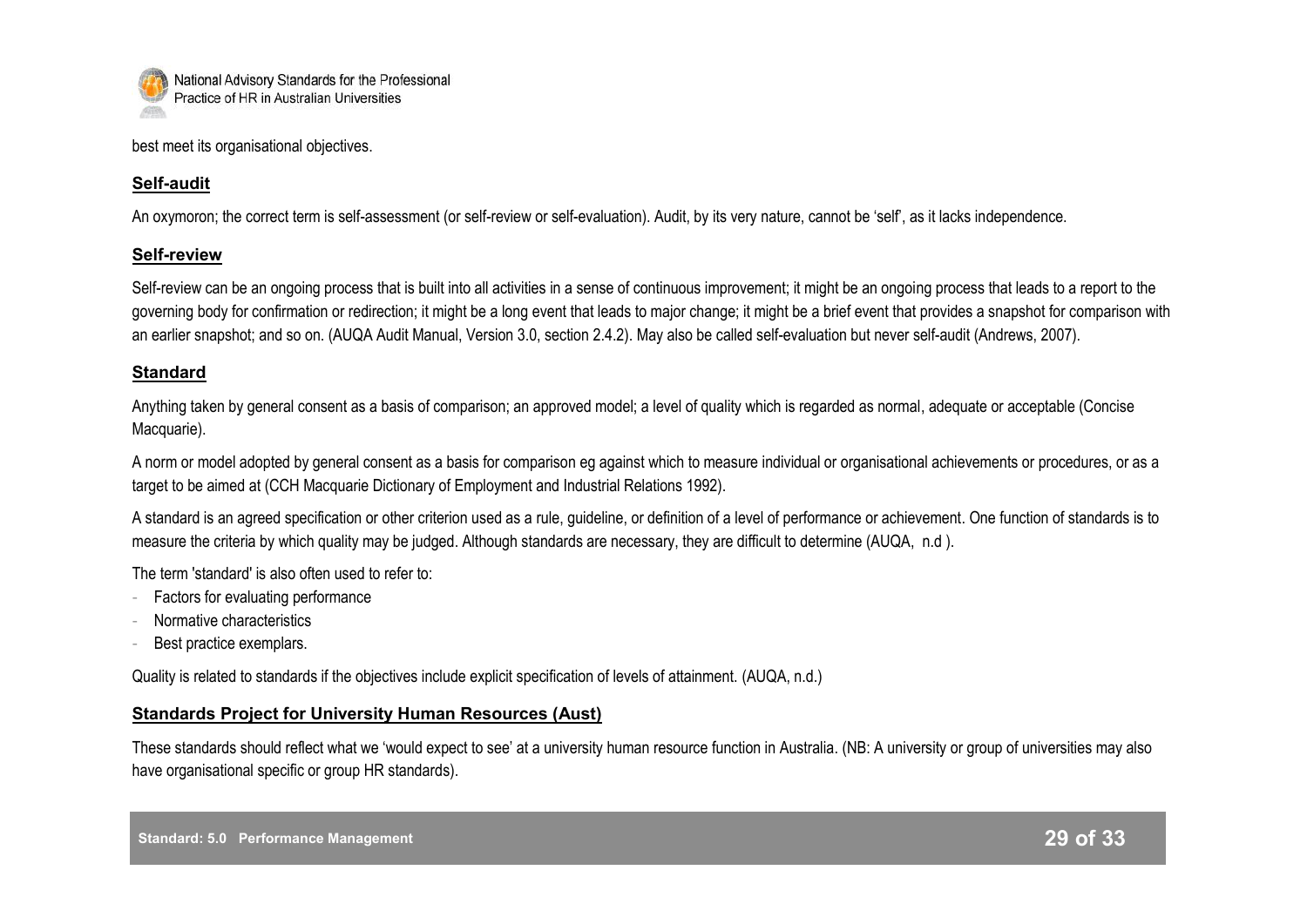

#### **Validation**

The independent checking of a process. The term is sometimes used to denote the accreditation of a program (as distinct from a whole institution) (AUQA, n.d ).

#### **Value**

Estimated or assigned worth (Concise Macquarie).

#### **Value for Money**

Auditors and economists (at least in the public sector) consider an activity to be worthwhile if it gives "value for money". This means that an activity must be *effective, economic and efficient* (the three Es).

Note:

- a) Expenditure is *effective* if it achieves its objectives without taking account of cost,
- b) Expenditure is *economic* if it achieves the desired objective at least cost, and
- c) Expenditure is *efficient* if it gives the highest Net Present Value (NPV) when other uses of the funds are considered. (Leibenstein, cited in Craven and McNulty 1994, p.4.)
- d) While equity would normally be considered as a sub-set of the specification of effectiveness it may also be useful to explicitly add equity as a criteria for reference. This changes the value-for-money criteria to *effectiveness, efficiency, economy and equity (the four E's).*

#### **Verify**

To prove something to be true by evidence or testimony. (Concise Macquarie)

#### **Verification**

The act of verifying. (Concise Macquarie)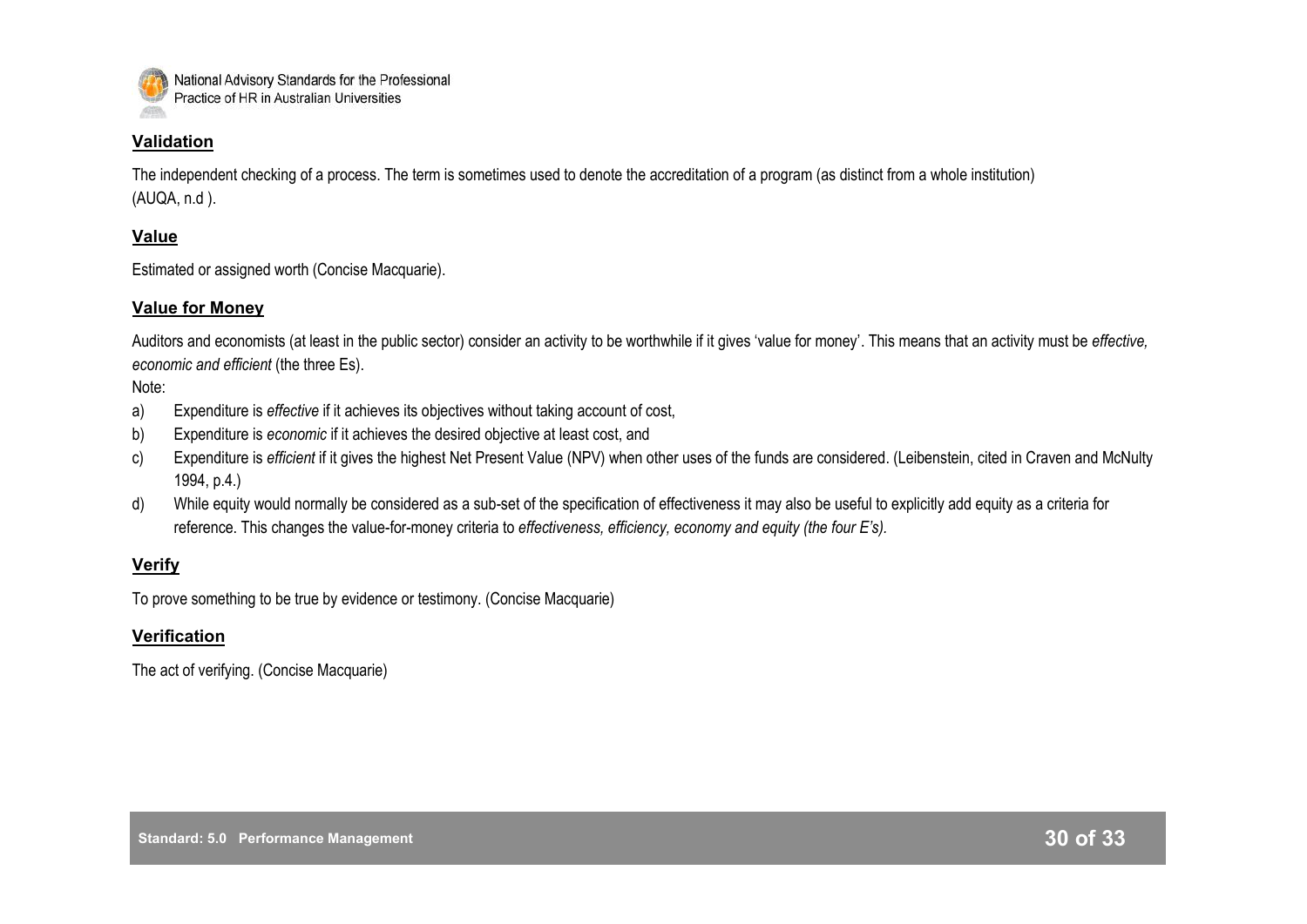## **14 References**

- Anderson, E., Leech B., & Teicher J. (2004). *Performance management in the Australian Public Service*. Retrieved Jan 9, 2009 from <http://www.buseco.monash.edu.au/mgt/research/working-papers/2004/wp75-04.pdf><sup>3</sup>
- Anderson, J., and Mlot, S. (2008). Improving performance focus and execution mid-year check-ins. *Workspan,* 11, 82-86.
- Andrews, C.J. (2007). *Developing and conducting a human resource management performance audit: case study of an Australian university*. Retrieved 31 Sept 2008 from <http://eprints.usq.edu.au/4297/>
- Arens, A, Best, P, Shailer, G, Fielder, B, & Loebbeche, J. (2002). *Auditing In Australia An Integrated Approach*, 5<sup>th</sup> edn., Frenchs Forest, Australia: Pearson Education.
- Auditor-General of Queensland. (2007). Report to Parliament No.4 for 2007: *Are departmental output measures relevant, appropriate and a fair representation of performance achievements?* Retrieved January 21, 2008, from http://www.qao.qld.gov.au/downloadables/publications/auditor\_general\_reports/2007%20Report%20No.%204.pdf
- Australian Public Service Commission (APSC) (2001). *Performance management in the APS: A strategic framework*. Retrieved 8 August 2008 from <http://www.apsc.gov.au/publications01/performancemanagement6.htm>
- Australian Public Service Commission (APSC) (2006). *Sharpening the focus: Managing performance in the APS*. Retrieved Jan 9, 2009 from <http://www.apsc.gov.au/publications06/sharpeningfocus.pdf>
- Australian Universities Quality Agency. (AUQA) (2007). *Audit Manual v4.1, Appendix D: Framework for Risk Assessment*. Retrieved July 12, 2008 from www.auga.edu.au/qualityaudit/auditmanuals/auditmanual\_v4\_1/?pageid=framework\_d - 44k
- Australian Universities Quality Agency. (AUQA) (n.d.). *AUQA Glossary*. Retrieved March 11, 2008 from http://www.auqa.edu.au/qualityenhancement/glossary/
- British Standards Institution (BSI) (n.d). *What is a standard.* Retrieved 7 May 2009 from http://www.bsi-global.com/en/Standards-and-Publications/Aboutstandards/What-is-a-standard/
- Charles Sturt University. (CSU) (n.d.). *Leadership in performance management: Learning Resource for Managers.* Retrieved 13 May 2009 from http://www.csu.edu.au/division/humres/org-dev/performance/docs/Leadership%20in%20Performance%20Management.pdf
- Compton, R. (2005). Performance Management: Panacea or Corporate Outcast?. *Research and Practice in Human Resource Management*, 13(1), 46-54. Retrieved March 10, 2009 from http://rphrm.curtin.edu.au/2005/issue1/performance.html
- Corporate Executive Board (CEB) (2006). *From performance management to performance improvement: Leveraging key drivers of individual performance*. Retrieved 25 July 2009 from http://www.adm.monash.edu.au/human-resources/assets/docs/acad-performance-development/ceb-research.pdf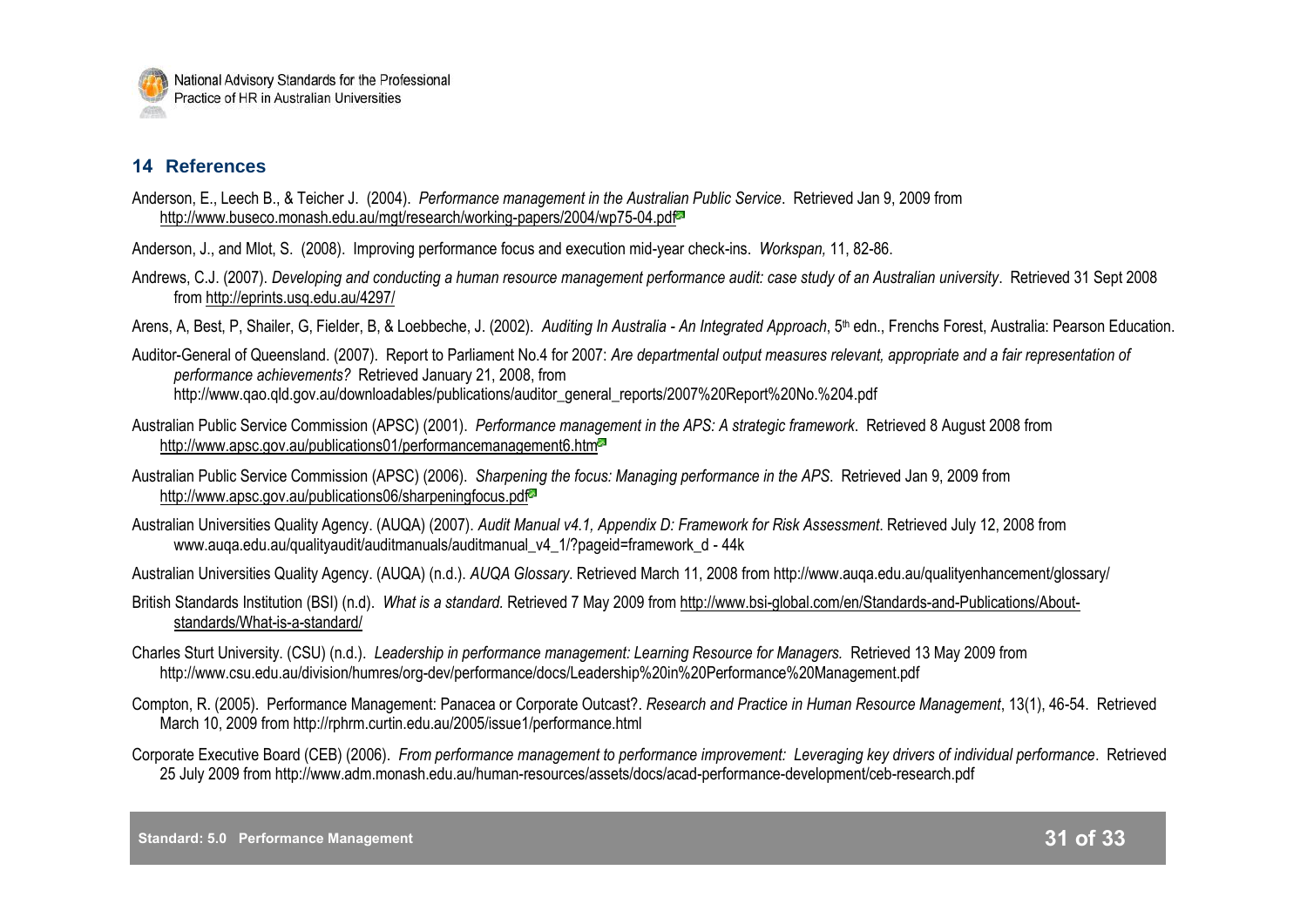

- Craven, B.M. & McNulty, M.B. (1994). Management training and development expenditures: Perspectives from auditing, economics and human resource management. *Managerial Auditing Journal,* 9(6), 3-9.
- Debowski, S. (2009). *Making performance count: Academic Performance Management at the University of Western Australia*. Retrieved March 10, 2009 from http://www.osds.uwa.edu.au/ data/page/152251/Making\_performance\_count\_Discussion\_Paper.doc
- Department of Finance and Administration. (2000). *The Outcomes and outputs framework guidance document.* Retrieved 21 January, 2008, from http://www.finance.gov.au/financial-framework/financial-management-policy-guidance/docs/OO-guide-2000.pdf
- Dolan, C. (n.d.) *Learning-centred leadership: What the literature is saying?* Retrieved 30 July 2008 from http://www.learningtolearn.sa.edu.au/core\_learning/files/links/LearningCentredLeadership.pdf
- Griffith University (2005). *General staff performance management scheme*. Retrieved 12 April 2009 from http://www62.gu.edu.au/policylibrary.nsf/mainsearch/f305c3b3a2f6b9b24a256be20063455e?opendocument
- Higher Education Funding Council for England. (HEFCE) (2005). *People management Self-Assessment tool*. Retrieved March 21, 2007, from http://www.hefce.ac.uk/lgm/hr/selfassess/tool.htm
- Local Government Best Value Commission. (n.d.) A *quide to achieving a whole of organisation approach to best value.* Retrieved January 21, 2008, from www.lgpro.com/sigs/Corporate\_Planners\_Network/Articles/BVGfinal.pdf
- Luther, L. (2000). Introduction of Performance Management into the University of South Australia Library. In: Frylinck, J. (Ed.). *Change in Australian Technology Network Libraries: A showcase of current professional practice,* pp. 142-156, Adelaide: University of South Australia Library.
- Meade, P.H. (1998). *A guide to benchmarking*. Dunedin: University of Otago Press cited on AUQA website, retrieved March 11, 2008, from http://www.auqa.edu.au/qualityenhancement/glossary/index.shtml
- Monash University. (2006). *Performance management for General Staff: Information and Guide Book.* Retrieved at March 10, 2009 from http://www.adm.monash.edu.au/staff-development/ws/pms/gen/documentation/infoguidebook-june2006.doc*.*
- Nankervis, A.R., and Compton, R. (2006). Performance management: Theory in practice? *Asia Pacific Journal of Human Resources,* 44(1), 83-101.
- Natural Resources Commission (2005). *Standard for quality natural resource management.* Retrieved 7 May 2009 from http://www.nrc.nsw.gov.au/content/documents/Standard%20for%20quality%20NRM.pdf
- Queensland Government Treasury. (2003). *Managing for Outcomes: Mapping Outputs to Outcomes.* Retrieved January 21, 2008, from http://www.treasury.qld.gov.au/office/knowledge/docs/manage-for-outcomes/mfo-outcomes.pdf
- RMIT University (2004). Managing for performance policy. Retrieved 11 May 2009 from http://rmit.net.au/browse;ID=snb6cros82tu1